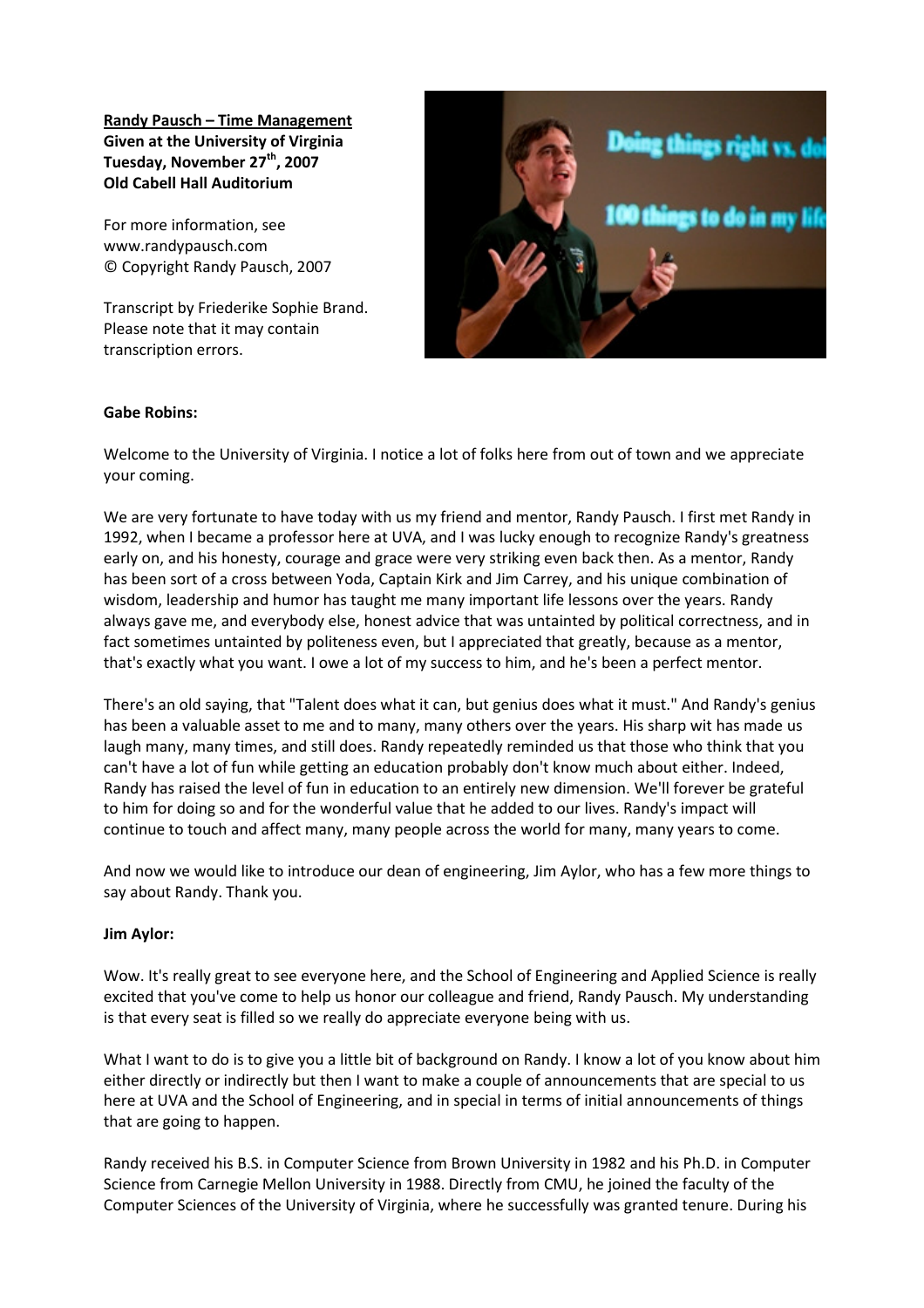time at Virginia, he established a major research activity in the general area of human-computerinteraction. Probably more importantly, he was a dedicated educator and served as a mentor for many students and many of his colleagues.

One of the most important and most successful initiatives while at Virginia was the ALICE software project, a computer animation design tool, which has proven very effective at getting and keeping middle school girls interested in computers. In fact, thanks to an agreement with Electronic Arts, the next version of ALICE will use the 3D characters and animation from The Sims, the most popular PC video game in history. This is an outstanding accomplishment for Randy, but even more important, it will be a major contribution to efforts to increase literacy in Computer Science.

On behalf of Bob Pianta, dean of the Curry School of Education and myself, I am pleased to announce that the University of Virginia Young Women Leaders program, a well-established mentoring program at the UVA's Women's Center and the Curry School of Education, that pairs at-risk middle school girls with college women with the goal of boosting the self-esteem and leadership skills of both groups, is now planning to incorporate ALICE into its mentoring program through a collaborate effort with the Department of Computer Science. This initiative will allow both middle-school girls and their college mentors to receive exposure to computing concepts to the design of 3-dimensional animated virtual worlds. This will impact several important fronts, all near and dear to Randy's heart, including encouraging young women to enter technology fields, helping at-risk groups and building crossdisciplinary bridges. The university is honored to be able to incorporate Randy's great legacy into this worthwhile endeavor.

At CMU, Randy co-founded the Entertainment Technology Center, an activity based on the principle of having technologist and non-technologist works together on projects that produce artifacts that are intended to entertain, inform, and inspire. He has also worked for a period with Walt Disney's Imagineering. I'm also pleased to let you know that Disney-own publisher Hyperion has just announced plans to publish a book about Randy called "The Last Lecture" which will be co-authored by Randy and Wall Street Journal reporter Jeff Zaslow.

Throughout everything Randy does, there is an infectious and inspiring enthusiasm. That spirit is intact today, even though he is facing a very difficult time. A husband and the father of three, Randy is a smart, funny, courageous man. I am thankful that he chose to spend this day with us and I'm honored to welcome him back to the University of Virginia grounds. And now, please join me in welcoming Prof. Randy Pausch.

## Randy Pausch:

Thank you, that's very kind, but never tip the waiter before the meal arrives.

Thank you, Gabe and Jim, I couldn't imagine being more grateful for an introduction. These are two people that I've known a long time, I taught here at UVA, I love this school, it's an incredible place filled with tradition and history and respect, the kind of qualities that I really admire, that I want to see preserved in American society. And this is one of the places that I just love for preserving that. I think the honor code alone at the University of Virginia is something that every university administrator should study and look at and say: "Why can't we do that too?" I think there are a lot of things about this place to love.

I'm going to talk today on the topic of time management. The circumstances are, as you probably know, a little bit unusual. I think at this point I'm an authority to talk about what to do with limited time. My battle with pancreatic cancer started about a year and a half ago. Fought, did all the right things but as my oncologist said, if you could pick off a list, that's not the one you'd want to pick. On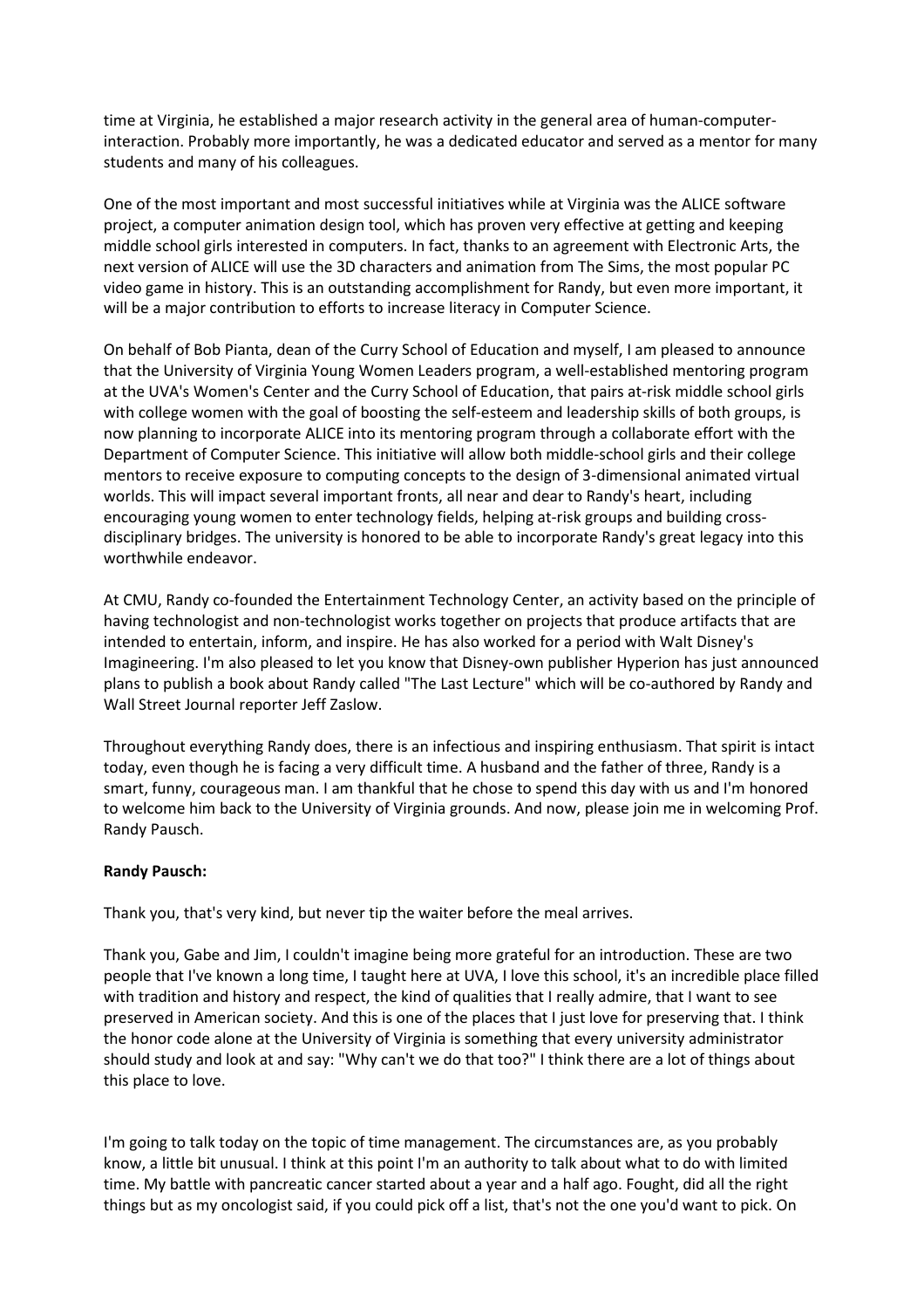August 15th, these were my CAT scans. You can see that if you scroll through all of them, there are about a dozen tumors in my liver, and the doctors at that time said, - I love the way they say it: "You have three to six months of good health left." Optimism and positive phrasing. It's like when you are at Disney: "What time does the park close?" - "The park is open until eight." So I have "three to six months of good health." Well, let's do the math: Today is three months and twelve days. So what I had on my day-timer for today was not necessarily being at the UVA. I'm pleased to say that we do treat with palliative chemo, they're going to buy me a little bit of time on the order of a few months if it continues to work. I'm still in perfectly good health. With Gabe in the audience, I'm not going to do push-ups, because I'm not going to be shown up. Gabe is really in good shape! But I continue to be in relatively good health, I had chemotherapy yesterday, you should all try it, it's great.

But it does beg the question, I have finite time - some people said: "So why are you going and giving a talk?" There are a lot of reasons I'm coming here and giving a talk. One of them is that I said I would. That's a pretty simple reason. And I'm physically able to. Another one is that going to the University of Virginia is not like going to some foreign place. People say: "Aren't you spending all your time with family?" And by coming back here for a day, I am spending my time with family both metaphorically and literally because it turns out that - many of you have probably seen this picture from the talk that I gave, these are my niece and nephew Chris and Laura. My niece Laura is actually a senior... a fourthyear! here at Mr. Jefferson's university. Laura, could you stand up, so they see you've gotten taller? There you are. I couldn't be happier to have her here at this university. The other person in this picture is Chris, if you could stand up so they see you've gotten much taller? They have grown in so many ways, not just in height. It's been wonderful to see that and be an uncle to them. Is there anybody here on the faculty or Ph.D. students of the history department? Any history people here at all? Anybody here who is from history, find Chris right after the talk. Because he is currently in his sophomore year at William and Mary and he's interested in going into a Ph.D. program in history down the road and there aren't many better Ph.D. programs in history than this one. So I'm pimping for my nephew here! Let's be clear!

What are we going to talk about today? We're going to talk about - this is not like the lecture that you may have seen me give before. This is a very pragmatic lecture. One of the reasons that I had agreed to come back and give this is because Gabe and many other faculty members had told me that they had gotten so much tangible value about how to get more done, and I truly do believe that time is the only commodity that matters. So this is a very pragmatic talk. It is inspirational in the sense that it will inspire you by giving you some concrete things you might do to be able to get more things done in your finite time. I'm going to talk specifically about how to set goals, how to avoid wasting time, how to deal with a boss, - originally this talk was how to deal with your advisor, but I tried to broaden it, so it's not quite so academically focused. How to delegate to people, some specific skills and tools that I might recommend to help you get more out of the day. And to deal with the real problems in our lives, which are stress and procrastination. If you can lick that last one, you are probably in good shape.

You don't need to take any notes. I presume if I see any laptops open you're actually just doing IM or email or something. If you're listening to music, please at least wear headphones. All of this will be posted on my website and to make it really easy, if you want to know when to look up, any slides that have a red star are the points that I think you should really make sure that you got that one. Conversely, if it doesn't have a red star, well...

The first thing I want to say is that Americans are very, very bad at dealing with time as a commodity. We're really good at dealing with money as a commodity. We are, as a culture, very interested in dealing with money, how much somebody earns is a status thing and so on, but we don't really have time elevated to that. People waste their time and it always fascinates me. One of the things that I've noticed is that very few people equate time and money and they are very, very equatable. The first thing I started doing when I was a teacher was asking my graduate students: "Well, how much is your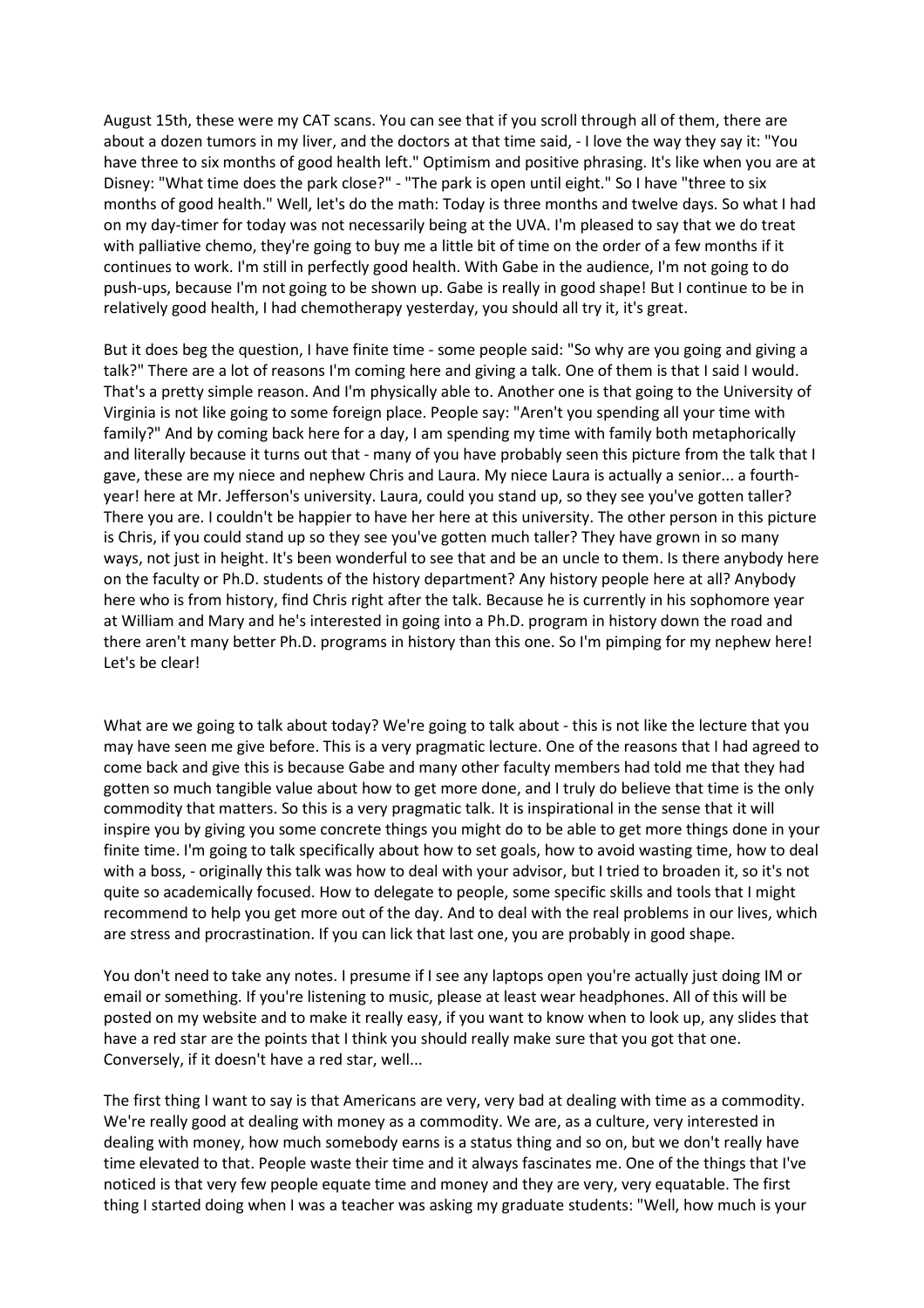time worth an hour?" Or if you work at a company: "How much is your time worth to the company?" What most people don't realize is that if you have a salary, let's say you make 50,000 \$ a year, you probably cost that company twice that in order to have you as an employee because there's heating and lighting and other staff members and so forth, so if you get paid 50,000 a year, you are costing that company - they have to raise 100,000 \$ in revenue! And if you divide that by your hourly rate, you begin to get some sense of what you are worth an hour. When you have to make trade-offs of "Should I do something like write software or should I just buy it or should I outsource this?", having in your head what you cost your organization an hour is really a staggering thing to change your behavior. Because you start realizing that, wow, if I free up three hours of my time and I'm thinking in that in terms of dollars, that's a big savings! So start thinking about your time and your money almost as if they are the same thing. Of course Ben Franklin knew that a long time ago.

So you've got to manage it and you've got to manage it just like you manage your money. Now I realize not all Americans manage their money, that's what makes the credit card industry possible. And apparently, mortgages too. But most people do at least understand - they don't look at you funny if you say: "Can I see your monetary budget for your household?" In fact, when I say "your household budget", you presume that I'm talking about money when in fact the household budget I really want to talk about is probably your household time budget.

At the Entertainment Technology Center at Carnegie Mellon, students would come in during the orientation, I would say: "This is a master's program, everybody is paying full tuition." It was roughly 30,000 \$ a semester, and the first thing I would say is: "If you're going to come into my office and say: "I don't think this is worth 60,000 \$ a year", I will throw you out of the office. I'm not even going to have this discussion." Of course they would say: "Oh god, this Pausch guy is a real jerk." And then they were right! But what I then followed on with was: "Because the money is not important. You can go and earn more money later. What you'll never do is get the two years of your life back. So if you want to come into my office and talk about the money, I'll throw you out, but if you want to come into my office and say: "I'm not sure this is a good place for me to spend two years", I will talk to you all day and all night because that means we're talking about the right thing, which is your time, because you can't ever get it back."

A lot of the advice I'm going to give you particularly for undergraduates - how many people in this room are undergraduates, by show of hands? Okay, good! Still young! A lot of this - put it to Hans and Franz of Saturday Night Life if you're old enough: "Hear me now, but believe me later!" A lot of this is going to make sense later, and one of the nicest things is that Gabe has volunteered to put this up on the web. I understand that people can actually watch videos on the web now. So a lot of this will make sense later, and when I talk about your boss if you're a student, think about that as your academic advisor, if you're a Ph.D. student, think about it as your Ph.D. advisor, and if you're watching this and you are a young child, think of this as your parent because that is the person who is in some sense your boss.

The talk goes very fast and I'm very big on specific techniques. I'm not really big on platitudes. Platitudes are nice, but they don't really help me get something done tomorrow. The other thing is that one good thief is worth ten good scholars. And in fact, you can replace the word "scholars" in that sentence with almost anything. Almost everything in this talk is to some degree inspired, which is a fancy way of saying lifted, from these two books [Cathy Collins: Time Management for Teachers, 1987; Career Track Seminar: Taking control of Your Work Day, 1990], and I found those books very useful but it's much better to get them into a distilled form. What I've basically done is I've collected the nuggets for your bath.

I like to talk about "The Time Famine". I think it's a nice phrase. Does anybody here feel like they have too much time? Okay, nobody, excellent. I like the word "famine", because it's a little bit like thinking about Africa. You can airlift all the food you want in to solve the crisis this week but the problem is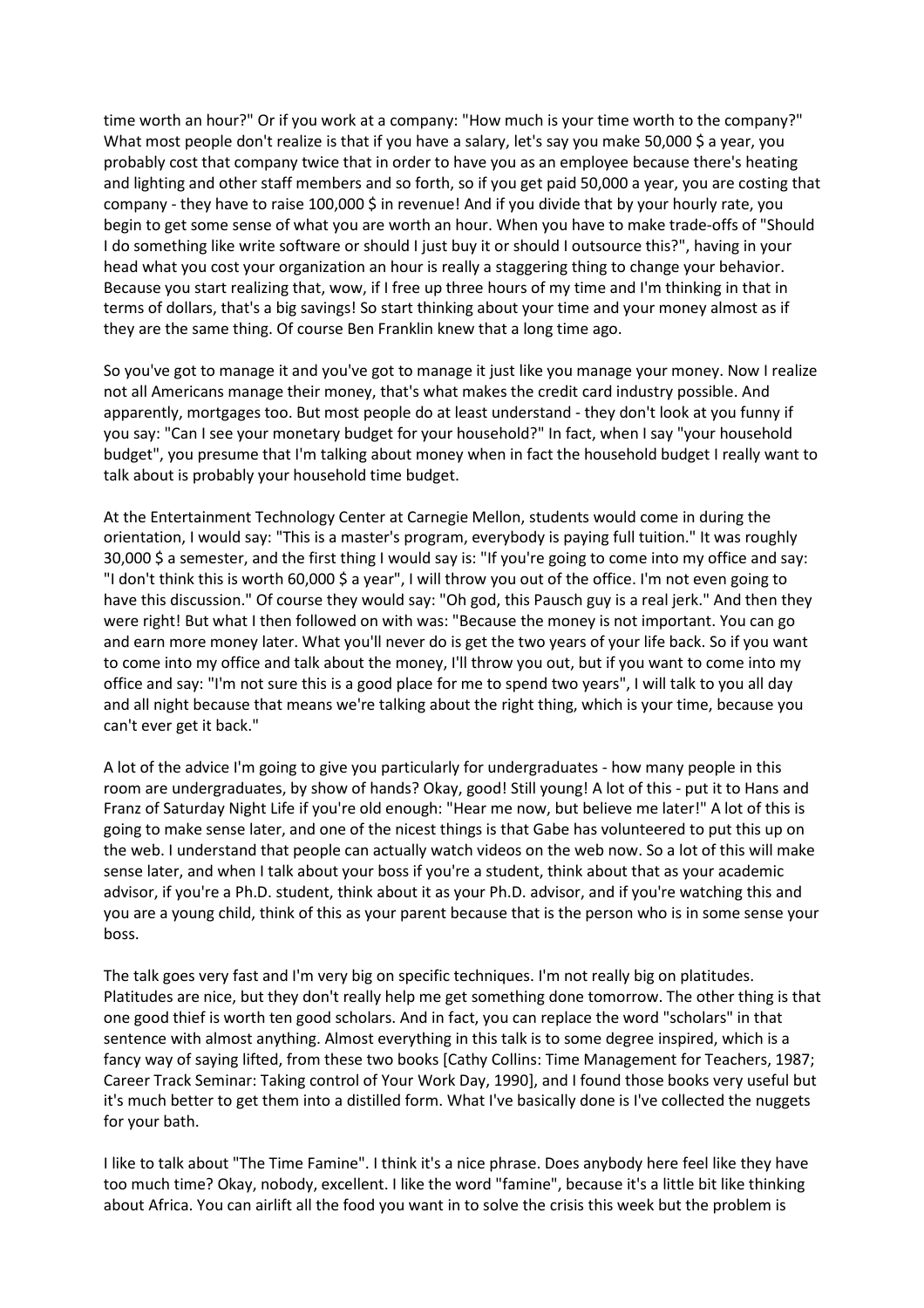systemic, and you really need systemic solutions. A time management solution that says, "I'm going to fix things for you in the next 24 hours" is laughable, just like saying: "I'm going to cure hunger in Africa in the next year." You need to think long-term and you need to change fundamental underlying processes because the problem is systemic, we just have too many things to do and not enough time to do them.

The other thing to remember is that it's not just about time management. That sounds like a kind of a lukewarm, a talk about time management, that's kind of milk-toast. But how about if the talk is: How about not having ulcers? That catches my attention! So a lot of this is life advice. This is, how to change the way you're doing a lot of the things and how you allocate your time so that you will lead a happier, more wonderful life, and I loved in the introduction that you talked about fun! Because if I've brought fun to academia, well, it's about damn time! If you're not going to have fun, why do it? That's what I want to know. Life really is too short, if you're not going to enjoy it... People who say: "Well, I've got a job and I don't really like it", I'm like: "Well, you could change?!" "But that'll be a lot of work!" - "You're right, you should keep going to work every day doing a job you don't like. Thank you, good night."

So the overall goal is fun. My middle child Logan is my favorite example. I don't think he knows how to not have fun. No, grant, the lot of the things he does are not fun for his mother and me. But he's loving every second of it. He doesn't know to do anything that isn't ballistic and full of life. He's going to keep that quality, he's my little Tigger, and I always remember Logan when I think about the goal is to make sure that you lead your life - I want to maximize use of time, but that's the means, not the end. The end is maximizing fun.

People who do intense studies and log people on videotape and so on say that the typical office worker wastes almost two hours a day. Their desk is messy, they can't find things, they miss appointments, are unprepared for meetings, they can't concentrate. Does anybody in here by show of hands ever have any sense that one of these things is part of their life? Okay, I think we've got everybody! So these are a universal thing and you shouldn't feel guilty if some of these things are plagueing you because they plague all of us, they plague me for sure.

The other thing I want to tell you is that it sounds a little clichéd and tried, but being successful does not make you manage your time well. Managing your time well makes you successful. If I've been successful in my career, I assure you it's not because I'm smarter than all the other faculty. I mean, I'm looking around, and I'm looking at some of my former colleagues, and I see Jim Cohoon up there: I'm not smarter than Jim Cohoon. I constantly look around at the faculty at places like the University of Virginia or Carnegie Mellon, and I go: "Damn, these are smart people!" And I snuck in! But what I like to think I'm good at is the meta-skills, because if you're going to have to run with people who are faster than you you have to find the right ways to optimize what skills you do have.

Let's talk first about goals, priorities and planning. Anytime anything crosses your life, you've got to ask: "This thing I'm thinking about doing, why am I doing it? Almost no one that I know starts with the core principle of, there's this thing on my To Do list, why is it there? Because if you're start asking like, why am I... my kids are great at this. That is, all I've ever heard at home is: Why? Why? Sooner or later they're going to stop saying "Why", they're just going to say: "Okay, I'll do it." So ask, why am I doing this, what is the goal, why will I succeed at doing it, and here's my favorite: What will happen if I don't do it? The best thing in the world is when I have something on my To Do list and I just go: Hmm, no. No one has ever come and taken me to jail.

I talked my way out of a speeding ticket last week, that was really cool. It's like the closest I've ever going to be to attractive and blonde. I told the guy why we had just moved and so on and so forth, and he looked at me and said: "Well, for a guy who's only got a couple of months to live, you sure look good!" I just pulled up my shirt to show the scar and I said, "Yeah, I look good on the outside but the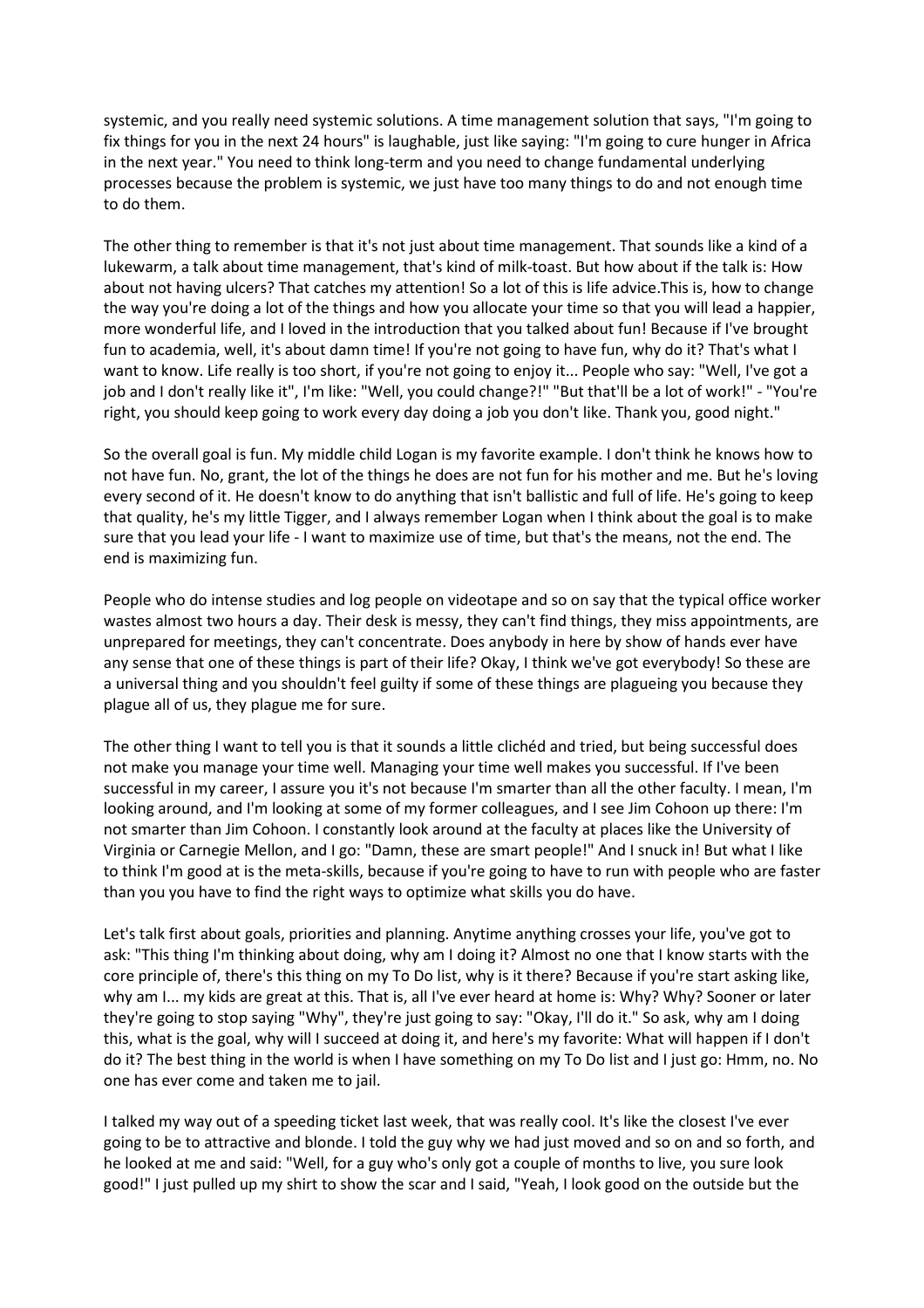tumors are on the inside." He just ran back to his cruiser and... ! So that's one positive law enforcement experience for me.

The police have never come because I crossed something off my To Do list. That's a very powerful thing because you've got all that time back. The other thing to keep in mind when you're doing goal setting is, a lot of people focus on doing things right. I think it's very dangerous to focus on doing things right. I think it's much more important to do the right things. If you do the right things adequately, that's much more important than doing the wrong things beautifully. Doesn't matter how well you polish the underside of the banister. Keep that in mind.

Lou Holtz had a great list: Lou Holtz's 100 things to do in his life. He would once a week look at it and say: If I'm not working on those 100 things, why was I working on the others? I think that's an incredible way to frame things. There's something called the 80/20 rule. Sometimes you'll hear about the 90/10 rule, but the key thing to understand is that a very small number of things in your life or on your ToDo-list are going to contribute the vast majority of the value. If you're a salesperson, 80 percent of the revenue is going to come from 20 percent of your clients. And you better figure out who those 20 percent are and spend all your time sucking up to them. Because that's where the revenue comes. You've got to be willing to say, this stuff is what's going to be the value and this other stuff isn't and you've got to have the courage of your convictions to say, therefore I'm gonna shove the other stuff off the boat.

The other thing to remember is that experience comes with time and it's really, really valuable, and there are no shortcuts to getting it. Good judgment comes from experience, and experience comes from bad judgment. So if things aren't going well, that probably means you're learning a lot and will go better later. This is, by the way, why we pay so much in American society for people who are typically older but have done lots of things in their past because we're paying for their experience because we know that experience is one of the things you can't fake.

And do not lose sight of the power of inspiration. Randy's in an hour long talk and we've already hit our first Disney reference. Walt Disney has many great quotes. One that I love is: "If you can dream it, you can do it." A lot of my cynical friends say, ya-di-ya-di-ya... to which I say: Shut up. Inspiration is important and I tell you this much, I don't know if Walt was right but I tell you this much: If you refuse to allow yourself to dream it, I know you won't do it. So the power of dreams are that they give us a way to take the first step towards an accomplishment.

Walt was also not just a dreamer. Walt worked really hard. Disneyland - this amazes me because I know a little bit about how hard it is to put theme park attractions together, and they did the whole original Disneyland park in 366 days. That's from the first shovel full of dirt to the first paid admission. Think about how long it takes to do something, say, at a state university. By comparison! It's fascinating. When someone once asked Walt Disney, "How did you get it done in 366 days?", he just deadpanned: "We used every one of them." So again, there are no shortcuts, there's a lot of hard work in anything you want to accomplish.

Planning is very important, one of the time management clichés is: Failing to plan is planning to fail. Planning has to be done at multiple levels. I have a plan every morning when I wake up and I say, what do I need to get done today, what do I need to get done this week, what do I need to get done each semester, that's sort of the time quanta because I'm an academic. That doesn't mean you're locked into it! People say: "Yeah, but things are so fluid! I'm going to have to change the plan!" And I'm like, "Yes! You are going to have to change the plan. But you can't change it, unless you have it!" And the excuse of, I'm not going to make a plan because things might change is just this paralysis of: I don't have any marching orders. So have a plan, acknowledge that you're going to change it but have it so you have the basis to start with.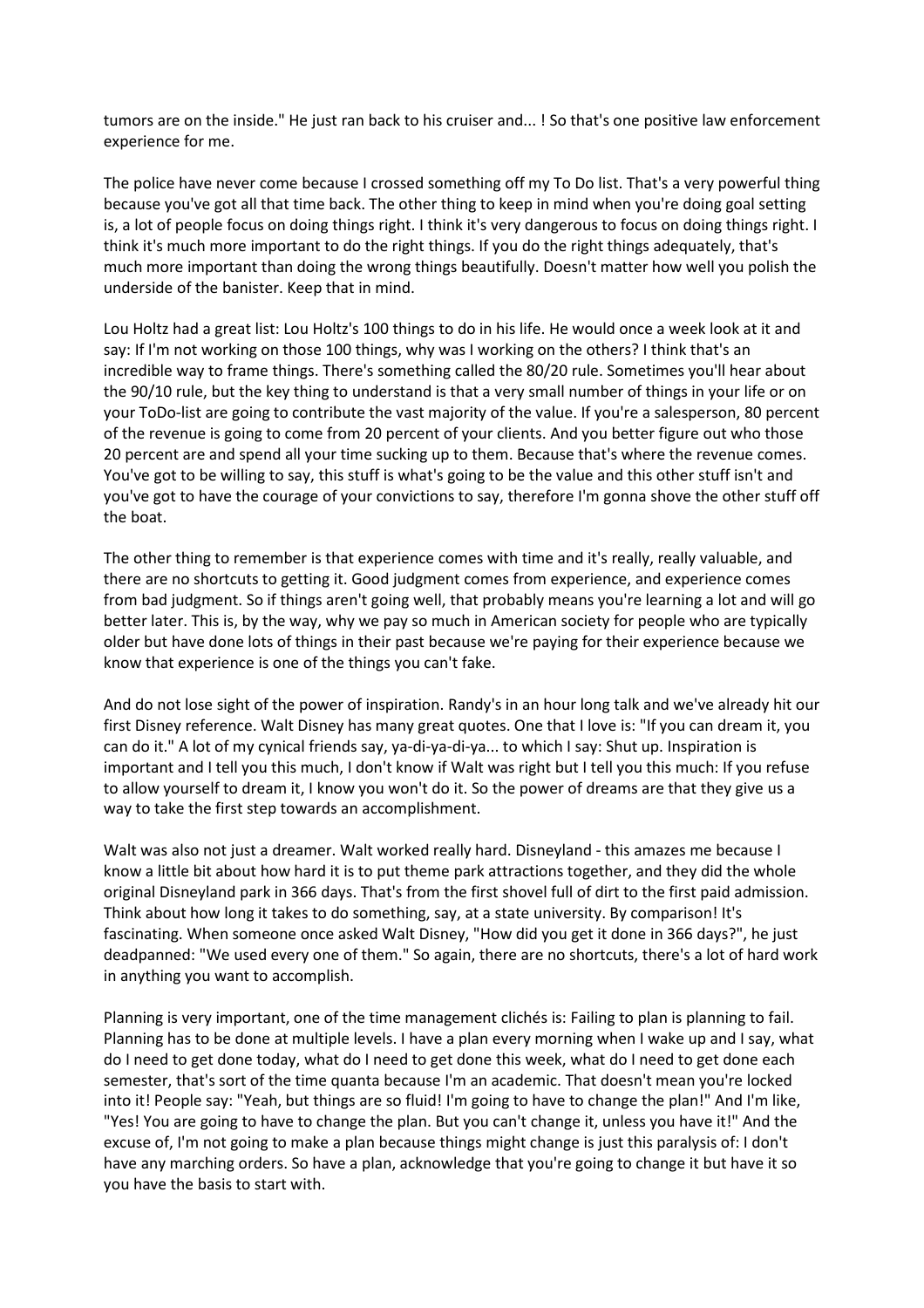To Do lists. How many people here, if I said, can you produce it, could show me their To Do list? - Okay, not bad. The key thing with To Do lists is you have to break things down into small steps. I literally once on my To Do list, when I was a junior faculty member at the University of Virginia, I put: "Get tenure." That was naive! I looked at that for a while and I said: Oh, that's really hard. I don't think I can do that. My children, Dylan and Logan and Chloe, particularly Dylan, is at the age where he can clean his own room, thank you very much. But he doesn't like to, and Chris is smiling because I used to do this story on him but now I've got my own kids to pick on. Dylan will come to me and say: "I can't pick up my room, it's too much stuff!" [sighs exaggeratedly] He's not even a teenager and he's already got that move! And I say: "Well, can you make your bed?" - "Yeah, I can do that." "Okay, can you put all the clothes in the hamper?" - "Yeah, I can do that." And you do three or four things, and then it's like: "Well, Dylan, you just cleaned your room!" - "I cleaned my room!" He feels good! He is empowered! And everybody is happy. Of course, I've had to spend twice as much time managing him as I could have done it by myself but that's okay, that's what being a boss is about, is you're growing your people no matter how small or large they might be at the time.

The last thing about To Do lists or getting yourself going is, if you've got a bunch of things to do, do the ugliest thing first. There's an old saying: "If you have to eat a frog, don't spend a lot of time looking at it first, and if you have to eat three of them, don't start with the small one."

This is the most important slide in the entire talk.

|               | Due Soon | Not Due Soon |
|---------------|----------|--------------|
| Important     |          |              |
| Not Important |          |              |

If you want to leave after this slide, I will not be offended, because it's all downhill from here. This is blatantly stolen, this is Steven Covey's great contribution to the world, he talks about it in the Seven Habits book. Imagine your To Do list - most people sort their To Do list either "the order that I've got it", throw it at the bottom, or they sort it in due-date list, which is more sophisticated and more helpful but still very, very wrong. Looking at the four- quadrant To Do list, if you've got a quadrant where things are "Important and Due Soon", "Important and Not Due Soon", "Not Important and Due Soon" and "Not Important and Not Due Soon", which of these four quadrants do you think, upper left, upper right, lower left, lower right, which one do you think you should work on immediately? Upper left! You are such a great crowd. Okay. And which one do you think you should probably do last? Lower right. And that's easy. That's obviously number one, that's obviously number four. But this is where everybody in my experience gets it wrong. What we do now is we say: "I do the number ones, and I move on to the stuff that's "Due Soon and Not Important". When you write it in this quadrant list, it's really stunning, because I've actually seen people do this and they say: "Okay, this is due soon and I know it's not important so I'm going to get right to work on it." The most crucial thing I can teach you about time management is, when you're done picking off the "Important and Due Soon", that's when you go here.

|               | Due Soon | Not Due Soon |
|---------------|----------|--------------|
| Important     |          |              |
| Not Important |          |              |

You go to "Not Due Soon and Important", and there will be a moment in your life where you say, "Hey, this thing that's due soon and not important: I won't do it! Because it's not important! It says so right here on the chart!" And magically, you have time to work on the thing that is not due soon but is important so that next week it never got a chance to get here because you killed it in the crib. My wife won't like that metaphor! But you solve the problem of something that's due next week when you're not under time stress because it's not due tomorrow. And suddenly you become one of these Zen-like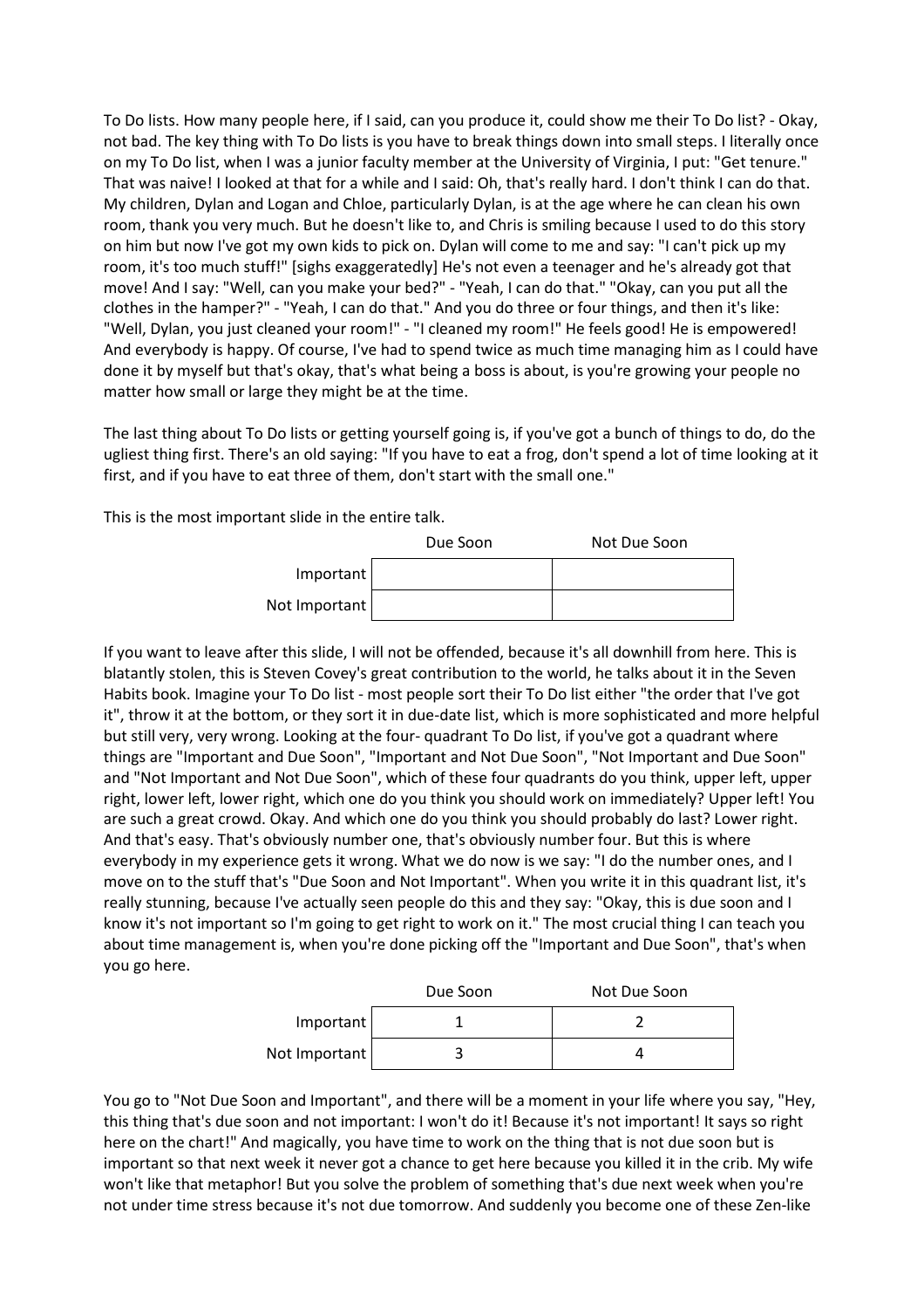people who would just always seem like they have all the time in the world because they figured this out.

Paperwork. The first thing that you need to know is that having cluttered paperwork leads to thrashing. You end up with all these things on your desk, and you can't find anything, and the moment you turn to your desk your desk is saying to you: "I own you! I have more things than you can do! And they are many colors and laid out!" So what I find is that it's really crucial to keep your desk clear, and we'll talk about where all the paper goes in a second, and you have one thing on your desk because then it's like: "Haha! Now it's thunderdome! Me and the ONE piece of paper." I usually win that one. One of the mantras of time management is, touch each piece of paper once. You get the piece of paper, you look at it, you work at it, and I think that's extremely true for email.

How many people here - I'm going to take it for granted that everybody here has an email inbox. - How many people here have more than 20 items in their email inbox? - Oooh! I'm in the right room. Your inbox is not your To Do list. My wife has learned that I need to get my inbox clear. Sometimes this means just filing things away and putting something on my To Do list. Remember, the To Do list is sorted by importance but does anybody here have an email program where you can press this "Sort By Importance" button? It's amazing how people who build software that really is a huge part of our life and getting work done haven't a clue. And that's not a slam on any particular company. I think they all have missed the boat. I just find it fascinating. Because most people I know have this inbox - oh, I've got to ask. How many people have more than 100 things in their inbox? - Oh, I'm just not going to keep going, this is too depressing! You really want to get the thing in your inbox, look at it and say: "I'm either going to read it right now or I'm going to file it and put an entry in my To Do list." That's a crucial thing because otherwise everytime you go to read your email, you're just swamped and it's just as bad as the cluttered paper.

[He shows a picture of him and his wife on the wedding day.] You're all trying to figure out how that heading goes with that picture. A filing system is absolutely essential. I know this because I'm married to the most wonderful woman in the world but she's not a good filer. But she is now! Because after we got married and we moved in together and we resolved all the other typical couple things, I said: "We have to have a place where our papers go and it's in alphabetical order." And she said: "That sounds a little compulsive..." And I said: "Okay, honey..." I went out to IKEA and I got this big, nice, way too expensive wooden fake mahogany thing with big drawers so she liked it because it looked kind of nice, and having a place in our house where any piece of paper went and was in alphabetical order did wonderful things for our marriage! Because there was never any of this, "Honey, where did you put blahblahblah?" And there was never being mad at somebody because they had put something in some unexpected place, there was an expected place for it. When you're looking for important receipts or whatever it is, this is actually important and we have found that this has been a wonderful thing for us. I think file systems among groups of people, whether it's a marriage or an office are crucial, but even if it's just you, having a place where you know you put something really beats all hell out of running around for an hour, going: "Where is it? I know it's blue... and I was eating something when I read it." I mean... This is not a filing system! This is madness!

A lot of people ask me: "So, Randy, what does your desk look like?" As my wife would say, "This is what Randy's desk looks like when he's photographing it for a talk." [see picture below] The important thing is that I'm a computer geek so I have the desk off to the right, and then I have the computer station off to the left. I like to have my desk in front of a window whenever I can do that. This is an old photograph, these have now been replaced by LCD monitors but I left the old picture because the crucial thing is, it doesn't matter if they're fancy high-tech, the key thing is screen space. Lots of people have studied this. How many people here have more than one monitor on their computer desktop? Okay, not bad! So we're getting there, it's starting to happen. What I found is that I could go back from three to two but I just can't go back to one. There's just too many things and as somebody said, it's the difference between working on a desk like at home and trying to get work done on the little tray on an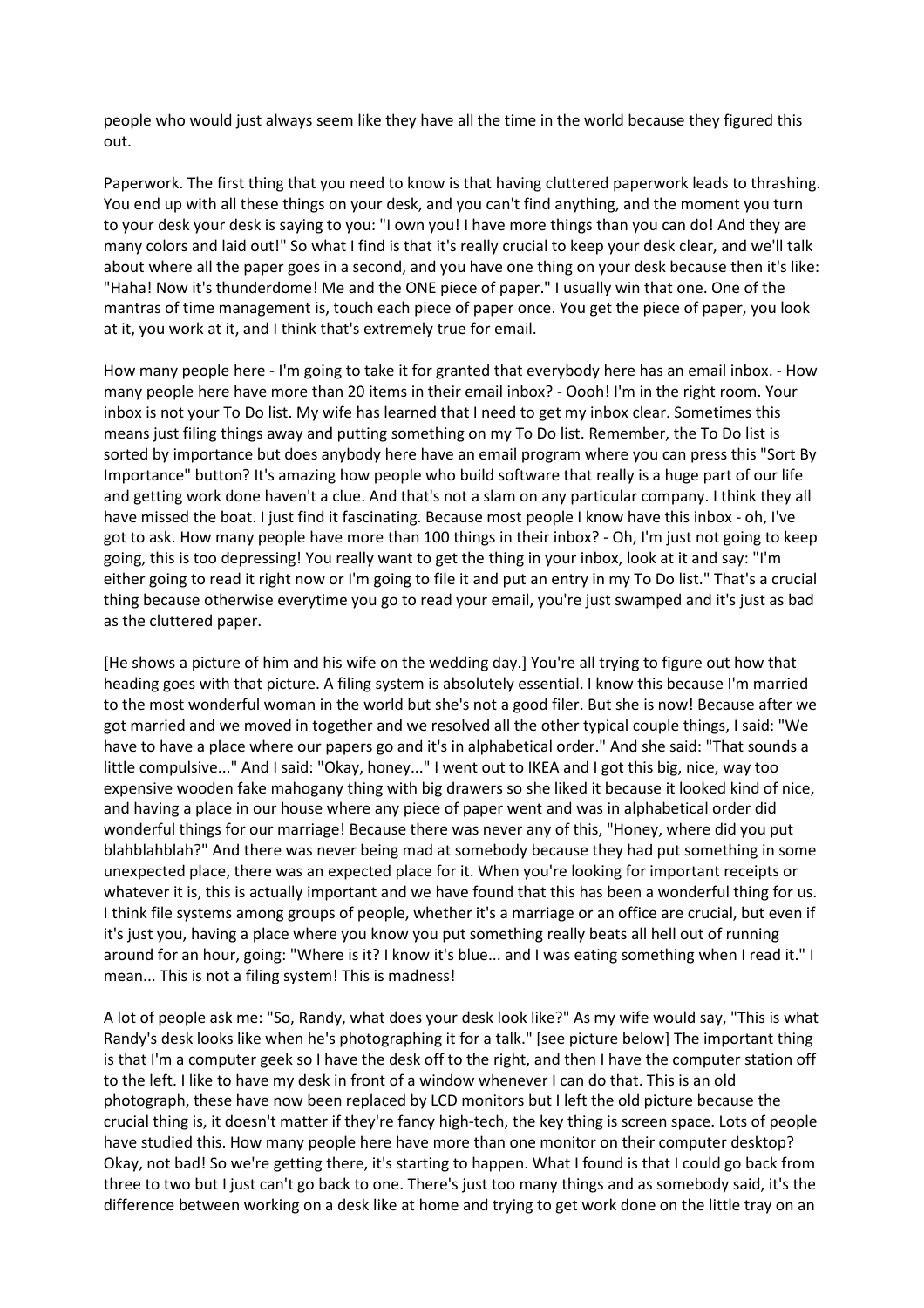airplane. In principle the little tray on the airplane is big enough for everything you need to do. It's just that in practice it's pretty small. So multiple monitors are very important and I'll show you in a second what I have on each one of those. I believe in this multiple monitor thing, we believed in it for a long time, that's my research group [shows a picture], our laboratory a long time ago in Carnegie Mellon, that's Caitlin Kelleher, who's now Doctor Kelleher, thank you, and she's at Washington University in St. Louis doing wonderful things. But we had everybody with three monitors and the cost on this is absolutely trivial. If you figure the cost of adding a second monitor to an employee's yearly cost to the company, it's not even one percent anymore. So why would you not do it? One of my walkaways for all of you is, you should all go to your boss and say: "I need a second monitor. I just can't work without it, Randy told me to tell you that." Because it will increase your productivity and the computers can all drive two monitors, so why not?



What do I have on my three monitors? On the left is my To Do list, all sorts of stuff in there. We're all idiosyncratic, my system is that I just put a number of 0 through 9 and I use an editor that can quickly sort on that number in the first column, but the key thing is that it's sorted by priority.

In the middle is my mail program. Note the empty inbox! I try very hard, I sleep better if I go to sleep with the inbox empty. When my inbox does creep up, I get really testy, so my wife will actually say to me: "I think you need to clear the inbox."

On the third one is a calendar. This is from a number of years ago but that's like my days would be, I used to be very heavily booked. I don't care which software you use, I don't care which calendars, I don't care if it's paper or computer, whatever works for you, but you should have some system whereby you know where you're supposed to be next Tuesday at two o'clock. Because even if you can live your life without that, you're using up a lot of your brain to remember all that. I don't know about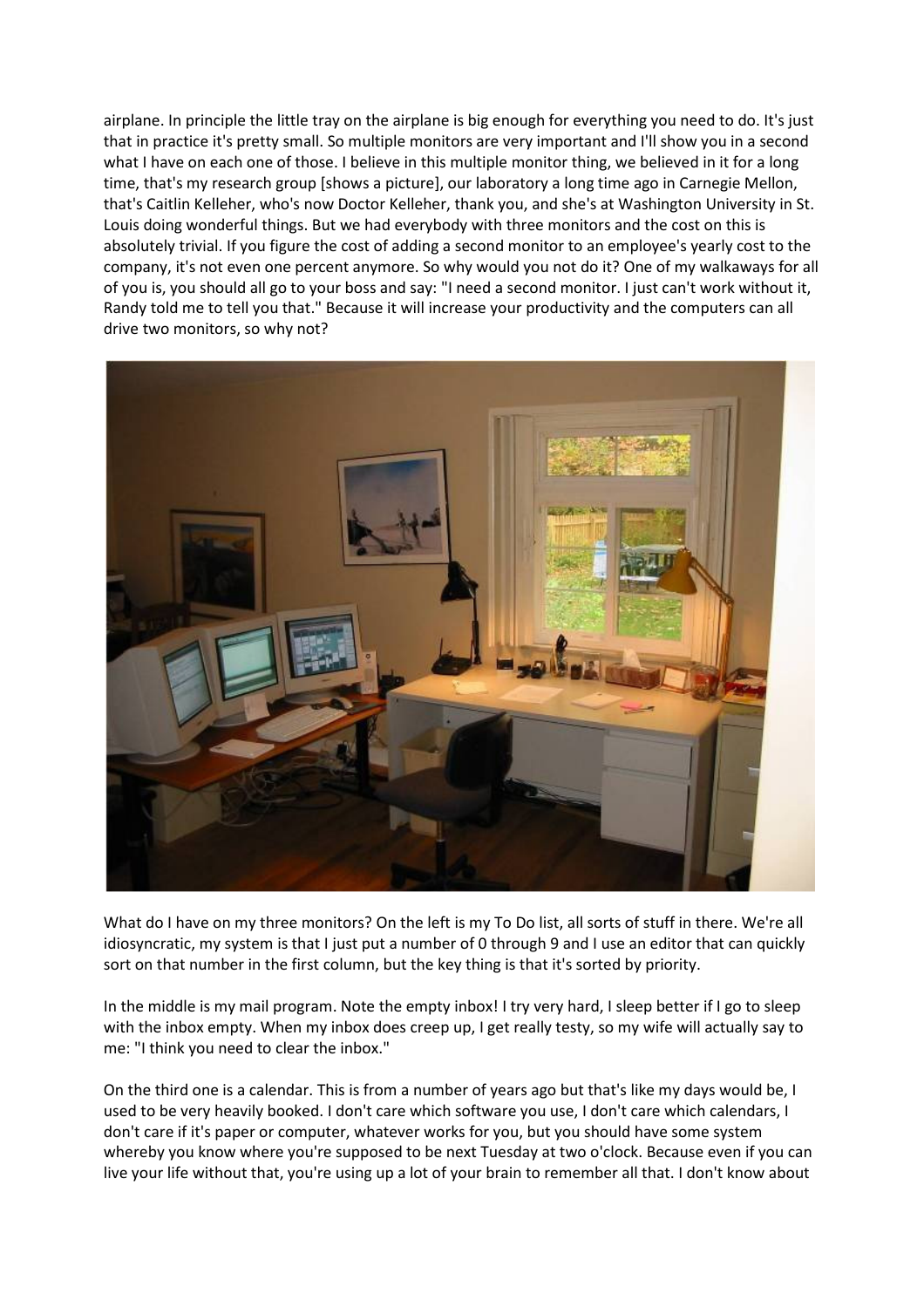you, but I don't have enough brain to spare to use it on things I can have paper or computers do for me.

Back to the overview. On the desk itself, let's zoom in a little bit, look, I have the one and one thing I'm working on at the time, I have a speaker phone - this is crucial. How many people here have a speaker phone on their desks? Okay, not bad, but a lot more people don't. Speaker phones are essentially free, and I spend a lot of time on hold, and that's because I live in the American society where I get to listen to messages of the form: "Your call is extremely important to us. Watch, while my actions are cognitively dissonant from my words." It's like the worst abusive relationship in the world. Imagine a guy who picks you up at your first date and he smacks you in the mouth and says: "I love you, honey". That's pretty much how modern customer service works on the telephone. But the great thing about a speaker phone is, you hit the speaker phone and you dial and then you just do something else, and if it takes seven minutes, it takes seven minutes and hey, I just look at this like somebody's piping music into my office. That's very nice of them. I also found that having a timer on the phone is handy so that when somebody finally picks up in Bangalore, I can say things like: "I'm so glad to be talking with you, by the way, if you keep records on this sort of thing, I've been on hold for seven and a half minutes." But you don't say it angry, you just say it as "I presume you're logging this kind of stuff", and you're not angry, so they don't get angry back at you but they feel really guilty. And that's good, you want guilty! A speaker phone is really great. I find that a speaker phone is probably the best material possession you can buy to counter stress. If I were teaching a yoga and meditation class, I'd say, we'll do all the yoga and meditation, I think that's wonderful stuff, but everybody also has to have a speaker phone.

What else do we have besides the speaker phone? Let's talk about telephones for a second. I think that the telephone is a great time-waster, and I think it's very important to keep your business calls short so I recommend standing during the phone calls. Great for exercise, and if you tell yourself: "I'm not gonna sit down until the call is over", you'll be amazed how much brisker you are.

Start by announcing goals for the call. "Hello Sue, this is Randy, I'm calling you because I have three things that I want to get done." Because then you have given her an agenda and when you're done with the three things, you can say, "That's great, those were the three things I had, it was great to talk to you, I'd love to talk to you again, bye." Boom - you're off the phone.

Whatever you do, do not put your feet up. If you put the feet up, it's just all over. And the other handy trick is, have something on your desk that you actually are kind of interested in going to do next, so the phone call instead of being, "Wow, I could get off the phone and do some work... mmm... Or I could keep chit-chatting!" Usually the person you've called, they'd like to chit-chat too. So this is where the time- waster in the office goes, and if you're a grad student... [pauses] Well, if you're a grad student, you already know about time-wasting. Having something you really want to do next is a great way to get you off the phone quicker, so you've got to train yourself.

Getting off the phone is hard for a lot of people. I don't suffer from an abundance of politeness. My sister, who has known me for a long time, is laughing a knowing laugh. When I want to get off the phone, I want to get off the phone. I'm done. And what I say is: "I'd love to keep talking with you, but I have some students waiting." Now I'm a professor. Somewhere there must be students waiting! It's got to be!

Sometimes you get in a situation like with a telemarketer. That's awkward because a lot of people are so polite - I have no trouble with telemarketers, I'll just go there with them! If you're a telemarketer and you call my house, you have made a mistake. "Yeah, I can't talk right now, but why don't you give me your home phone number, and I'll call you back on dinner time." Seinfeld did a great bit on that. Or if you want to be a little bit more over the line: "I'd love to talk with you about that, but first, I have some things I'd like to sell you!" The funny part is, they never realize you're yanking with them, that's... But if you have to hang up on a telemarketer, what you do is, you hang up while you're talking. "Well, I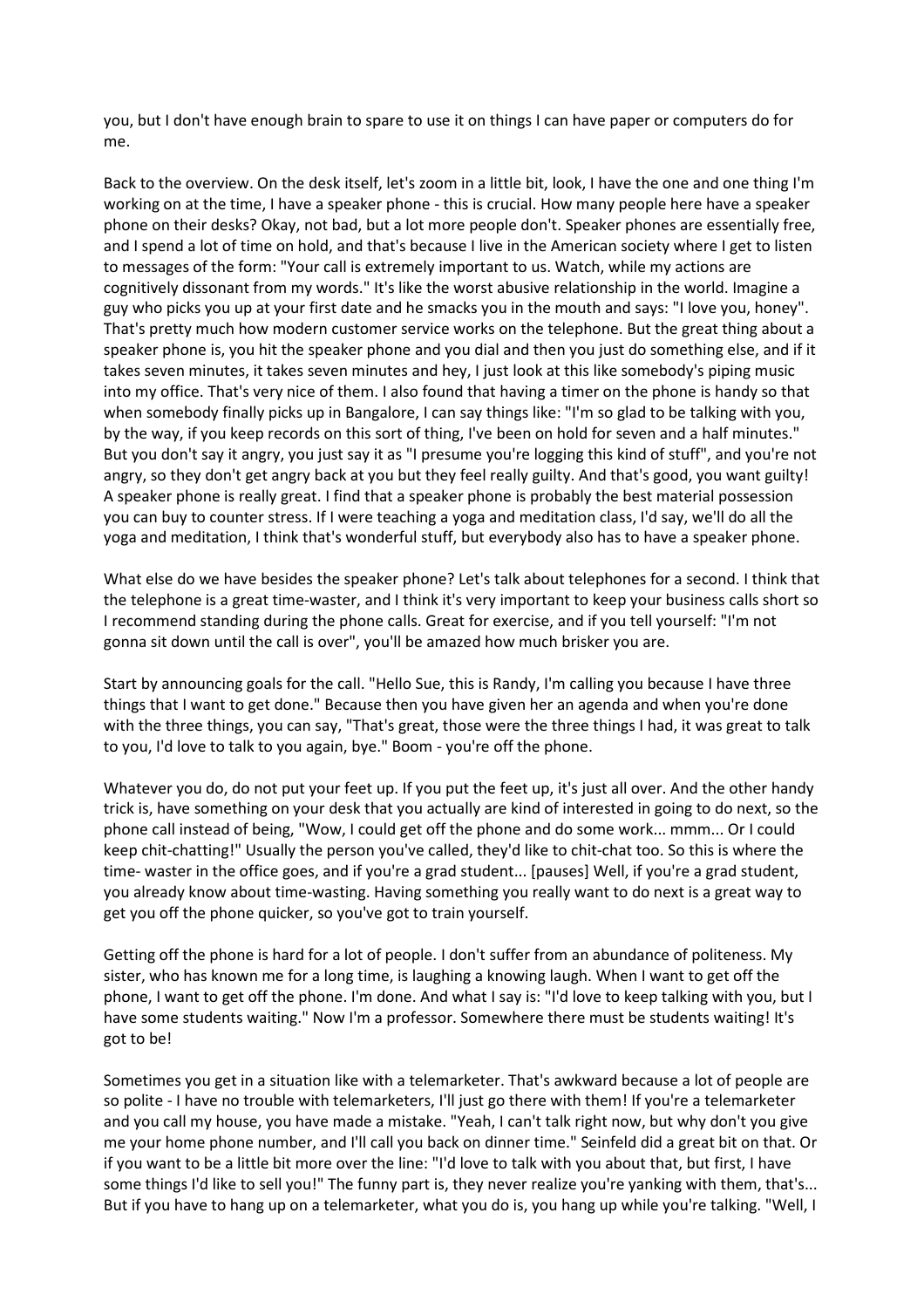think that's really interesting and I would love to keep --" I mean, talk about self-effacing! Hanging up on yourself! And they'll figure it out and if they'll do and call back, just don't answer! Ten years from now, all everybody will remember from this talk is hanging up on yourself.

The other thing is, group your phone calls. Call people right before lunch or right before the end of the day. Because then they have something they would rather do than keep chitty- chatting with you. So I find that calling somebody at 11:50 is a great way to have a ten-minute phone call. Because frankly, you may think you're interesting, but you are not more interesting than lunch. I have become very obsessive about using phones and time productively so I think that everybody should have something like this [puts on a headset] - I don't care about fashion, so... I don't have Bluetooth and I have this big ugly thing: "Hi, I'm Julie from Time Life!" But the thing this allows me to do because I'm living the limit case right now of, I've got to get stuff done and I really don't have a lot of time. So I get an hour a day where I exercise on my bike and this is me on my bike and if you look carefully you can see I'm wearing that headset, I've got my cell phone. And for an hour a day I ride my bike around the neighborhood. This is time that I'm spending on the phone getting work done and it's not a moment being taken away from my wife and my children. It turns out that I can talk and ride a bike at the same time. Amazing, the skill sets I have! It works better in warm weather climates but I have just found that having a headset frees me up even if it's just around the house, you wear a headset, you can fold laundry, it's an absolute "twofor". And I just think telephones should have headsets and someday we will all have the Borg implant and it'll be a non-issue.

What else is on my desk? I have one of those address-stampers because I got tired of writing my address, I have a box of Kleenex. In your office at work, if you are a faculty member, you have to have a box of Kleenex. Because if... Jim is laughing! At least if you teach the way I do... There will be crying students in your office! And what I found to defuse a lot of that is that I would have CS 352 or whatever written on the side of the Kleenex box. I would turn it as I handed it to them and they would take the Kleenex and they would be like, "Oh..." I said, "Yeah... it's for the class. You're not alone!" So having Kleenex is very important.

And Thank-You cards. I'll now ask the embarrassment question, and I don't mean to pick on you but it just points things out so well. By show of hands, who here has written a Thank-You note that is not a quid pro quo, I don't mean, "Oh, you gave me a gift, I wrote you a Thank-You note." And I mean a physical Thank-You note with a pen and ink and paper. Not email. Because email is better than nothing but [in high-pitched voice] it's that much better than nothing. How many people here have written a Thank-You note in the last week? Not bad, I do better here than at most places because it is UVA. Chivalry is not dead. How many people in the last month? How many people in the last year? The fact that there are a non-trivial number of hands not up for the year means that anybody who is in this audience, his parents are going, "Oooh... that was my kid." Thank-You notes are really important. They're a very tangible way to tell someone how much you appreciated things. I have Thank-You notes with me and that's because I'm actually writing some later today to some people who've done some nice things for me recently and you say, "Oh god, you have time for that?" and I'm like, "Yes, I have time for that, because it's important." Even in my current status, I will make time to write Thank-You notes to people. And even if you're a crafty, weasely bastard, you should still write Thank-You notes. Because it makes you so rare that when someone gets a Thank-You note, they will remember you. It seems that the only place that Thank-You notes are really taken seriously anymore is when people are interviewing for jobs. They now sometimes write Thank-You notes to the recruiters, which I guess shows a sign of desperation on the part of the recent graduate. But Thank-You notes are a wonderful thing, and I would encourage all of you to go out and buy a stack at your local dime store and have them on your desk so when the moment seizes you it's right there, and I leave my Thank-You notes out on the desk readily accessible.

As I've said before, gratitude is something that can go beyond cards. When I got tenure here, I took my whole research team down to Disneyworld on my nickel for a week. I believe in large gestures but it's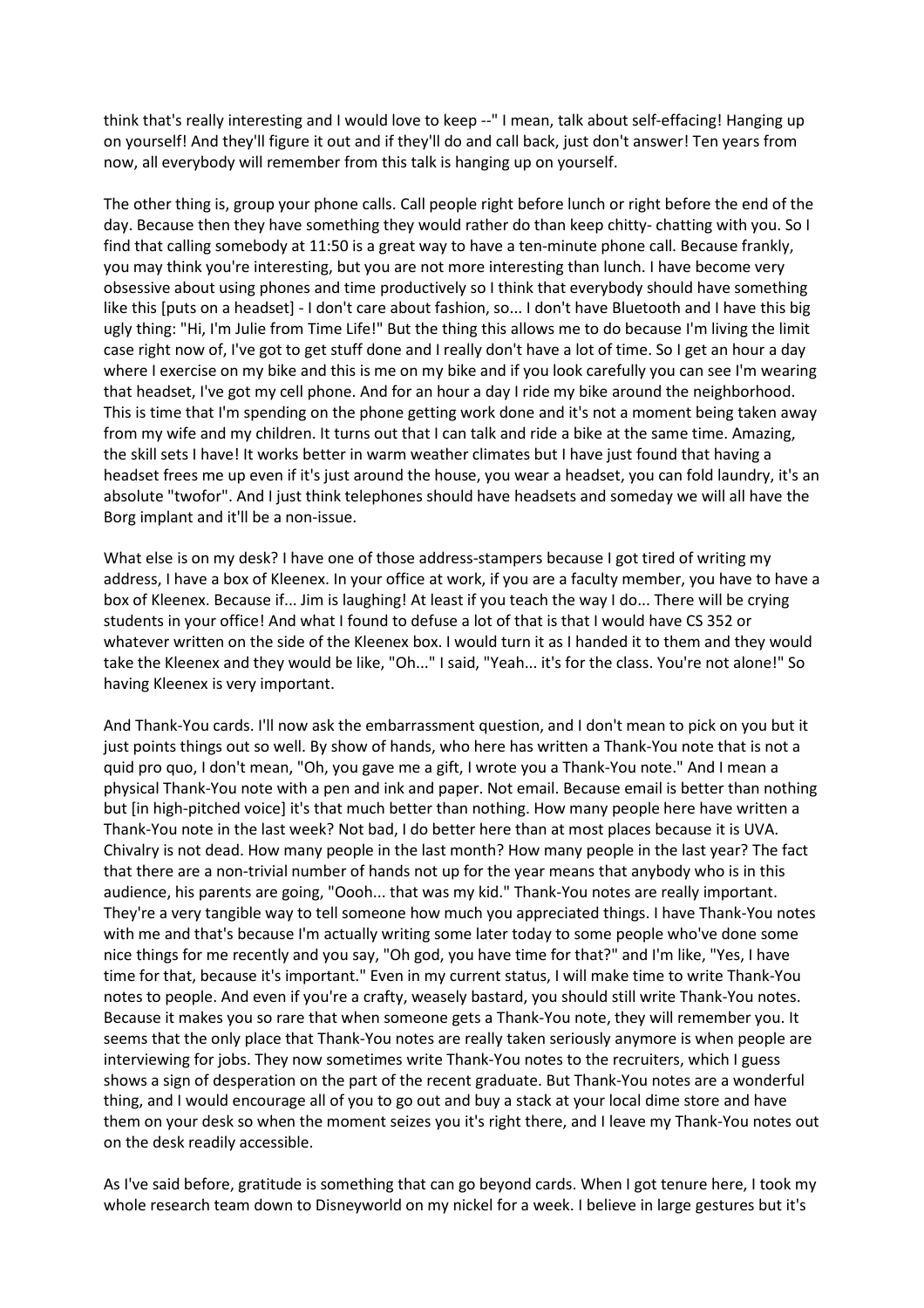also been a lot of fun, I wanted to go too! I didn't send them without a proper shepherd running after all.

What else? I have a paper recycling bin, and this is very good because it helps save the planet but it also helps save my butt. When I have a piece of paper that I would be throwing away I put it in that bin, and that takes a couple of weeks to get filled up and then actually sent somewhere else. What I've really done here is, I've created the Windows/Macintosh trash can you can pull stuff back out of - it works in the real world too! And about once a month I go ferreting through there to find the receipt that I didn't think I'll ever need again but I suddenly need and it's extremely handy. I suspected that if I were giving this talk in ten years, I would say I just put it in the auto-scanner because I find it almost inconceivable that ten years from now - first off that a lot of the stuff would be paper in my hands anyway. But if it were paper then I would have any notion of doing anything other than putting it on the desk where it goes "zzzk", and it's already scanned because it touched the desk. This kind of stuff is not really hard to do. So I think that's what's going to happen.

And of course I have a phone book. Note pad... I can't live without Post-it notes. And the view out the window of the dog. Because the dog reminds me that I should be out playing with him. When I got married, I married into a family. I got a wife and two beautiful dogs. There's the other one. Could you help me with a debate I've had with my wife? [He shows a picture of him sitting on the couch, the dog on his lap.] By show of hands, how many people would semantically say: "The dog is on the couch"? Nobody! Thank you! Thank you! Because the dog was not allowed on the couch. And my wife came in one day... Anyway, thank you for agreeing with me, it makes me feel very good. So the dog is wonderful. The dogs have long gone on but they are still in our hearts and our memories, and I think of them every day and they're still a part of my life.



I've presented to you how I do my office, how I do things, it's not the only way. One of the best assistants I've ever met was the one named Tina Cobb, and she has a really different system, she's a spreader. If you think about it, there's a method to her madness: Everything here is exactly one arm's radius from where she sits. It's like a two- armed octopus. She got so much stuff done and I never presume to tell somebody else how to change their system if their system is working. Tina was much more efficient than I was, so I would just say, do what works for you, and everybody has to

find a system for themselves but you've really got to think about, "What makes me more efficient?"

Let's talk about office logistics. In most office settings people come into each other's offices and proceed to suck the life out of each other. If you have a big cushy chair in your office you might as well just slather butter all over yourself and send yourself naked into the woods for the wild animals to attack you. I say, make your office comfortable for you and optionally comfortable for others. So no comfy chairs. I used to have folding chairs in my office, folded up against the wall. So people who want to come in to me and talk with me, they can stand. And I would stand up because then the meeting is going to be really fast because we want to sit down! But then, if it looks like it's something we should have a little bit more time on I very graciously go over and open the folding chair, I'm such a gentleman! Some people do a different tack on this, they have the chair already there but they cut two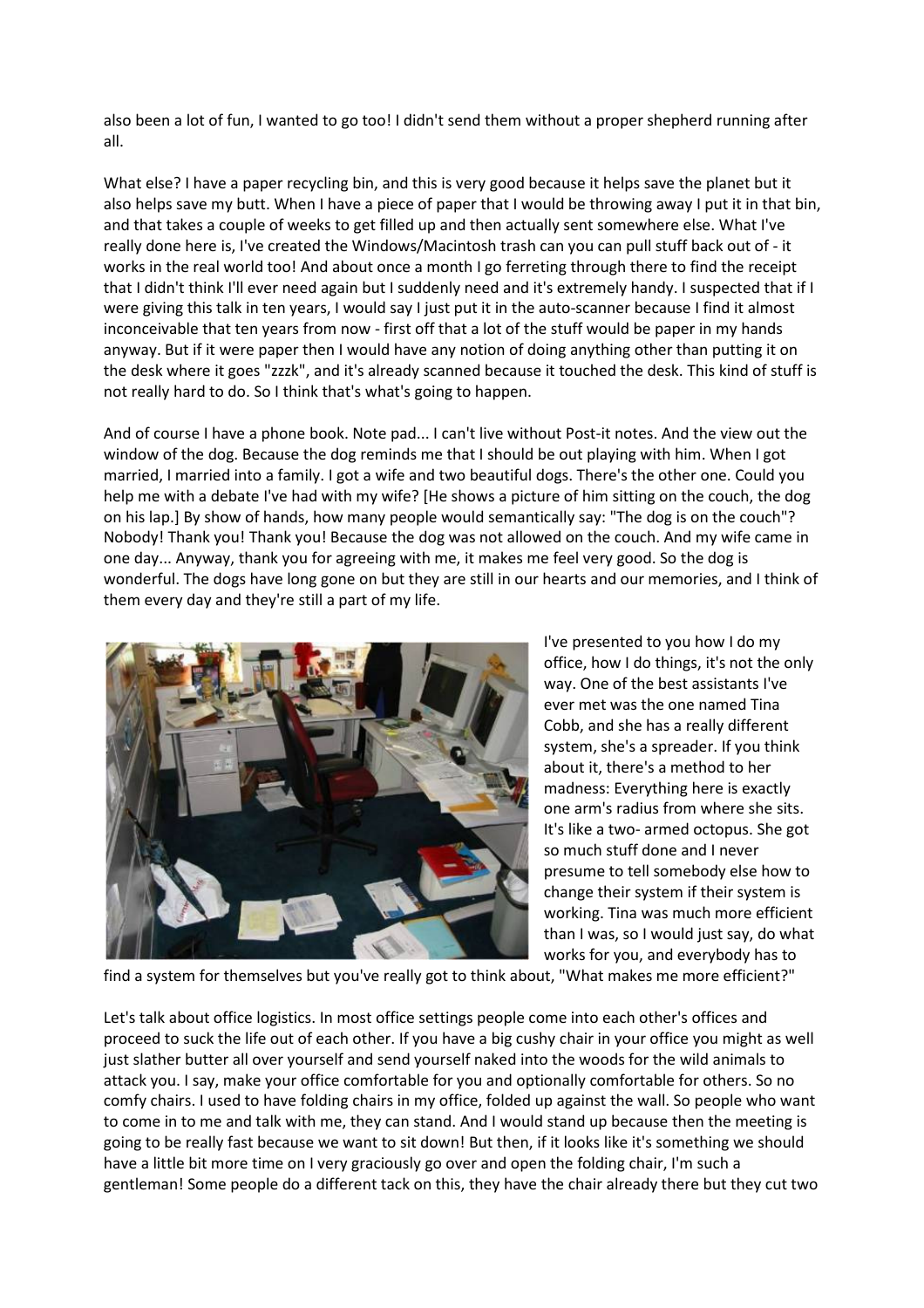inches off the front leg so the whole time you're in their office you're scooting yourself up. I'm not advocating that but I thought it was damn clever the first time I saw it.

Scheduling yourself. Verbs are important: You do not FIND time for important things, you MAKE it. And you make time by electing not to do something else. There's a term from economics that everybody should hold near and dear to their heart, and that term is "opportunity cost". The bad thing about doing something that isn't very valuable is not that it's a bad thing to have done it. The problem is that once you spent an hour doing it, that's an hour you can never again spend in any other way. And that's important. How do you keep these unimportant things from sucking into your life? You learn to say "No". It's great, my youngest child Chloe is at an age where this is her new word, about two weeks ago she learned it. And it's like now everything is "no!" "No! No! No-no-no-no-no! No!" She should be giving this talk! I asked her, and she said: "No!" So she's home playing!

But we all hate to say "No" because people ask us for help and we want to be gracious, so let me teach you some gentle "No's". The first one is: "I'm really strapped, but I want to help you, I don't want you to be in the bind, so if nobody else steps forward, I will do this for you." Or: "I'll be your deep fall back but you have to keep searching for somebody else." Now you will find out about the person's character at that moment because if they say: "Great! I got my sucker!", and they stop looking, then they have abused the relationship. But if they say: "That's great, my stress level's down at zero, because now I know it's not going to be a disaster but I'm going to keep looking for somebody for whom it's less of an imposition." That's a person that will get lots of this sort of support.

When I was in graduate school, we did a moving party with four people, a lot of moving parties, carry heavy objects, we had four people, we should have had twelve. It was a long day. And after that, I enacted a new policy, I said, from now on, when somebody says: "Will you help me move?", I'd say: "How much stuff have you got?" And they would tell me and I would say: "Hmm, that sounds like about eight people. If you give me the names of seven other people that will be there, I'll be there." And I never again was at a moving party that went for 14 hours, in January in Pittsburgh.

Everybody has good and bad times. The big thing about time management is, find your creative time and defend it ruthlessly. Spend it alone, maybe at home if you have to. But defend it ruthlessly. The other thing is, find your dead time. Schedule meetings, phone calls, exercise, mundane stuff, but do stuff during that where you don't need to be at your best. We all have these times. And the times are not at all intuitive. I discovered that my most productive time was between ten p.m. and midnight which is really weird but for me it's just this burst of energy right before the end.

Let's talk about interruptions. There are people who measure this kind of stuff who have stopwatches and clipboards and what they say is that an interruption takes typically 6-9 minutes, but then there's a 4-5 minute recovery to get your head back into what you're doing. And if you're doing something like software creation, you may never get your head back there, the cost can be infinity. But if you do the math on that, five interruptions blow a whole hour. So you've got to find ways to reduce both the frequency and the length of these interruptions. One of my favorites is, turn phone calls into email. If you phone my office at Carnegie Mellon, it says: "Hi, this is Randy, please, send me email." Again, I presume everybody here has email, how many people here, when a new message comes in, does your computer go "ding" or make some other noise? Do we still have people doing that? - What the heck is wrong with you people? I love the fact that computer scientists just know nothing about anything so for years by default all these packages out of the box would go "ding" every time you get a new piece of email so we had taken a technology explicitly designed to reduce interruption and we turn them into interruptions. So you just got to turn that off. The point of email is you go to it when you're ready, not you're sitting around like Pawlow's dogs saying, "Oh, maybe I'll get another email!"

In the same way you try not to interrupt other people. I save stuff up so I have boxes for Tina or for my research group meeting and I put stuff in those boxes, and then once a week or however often when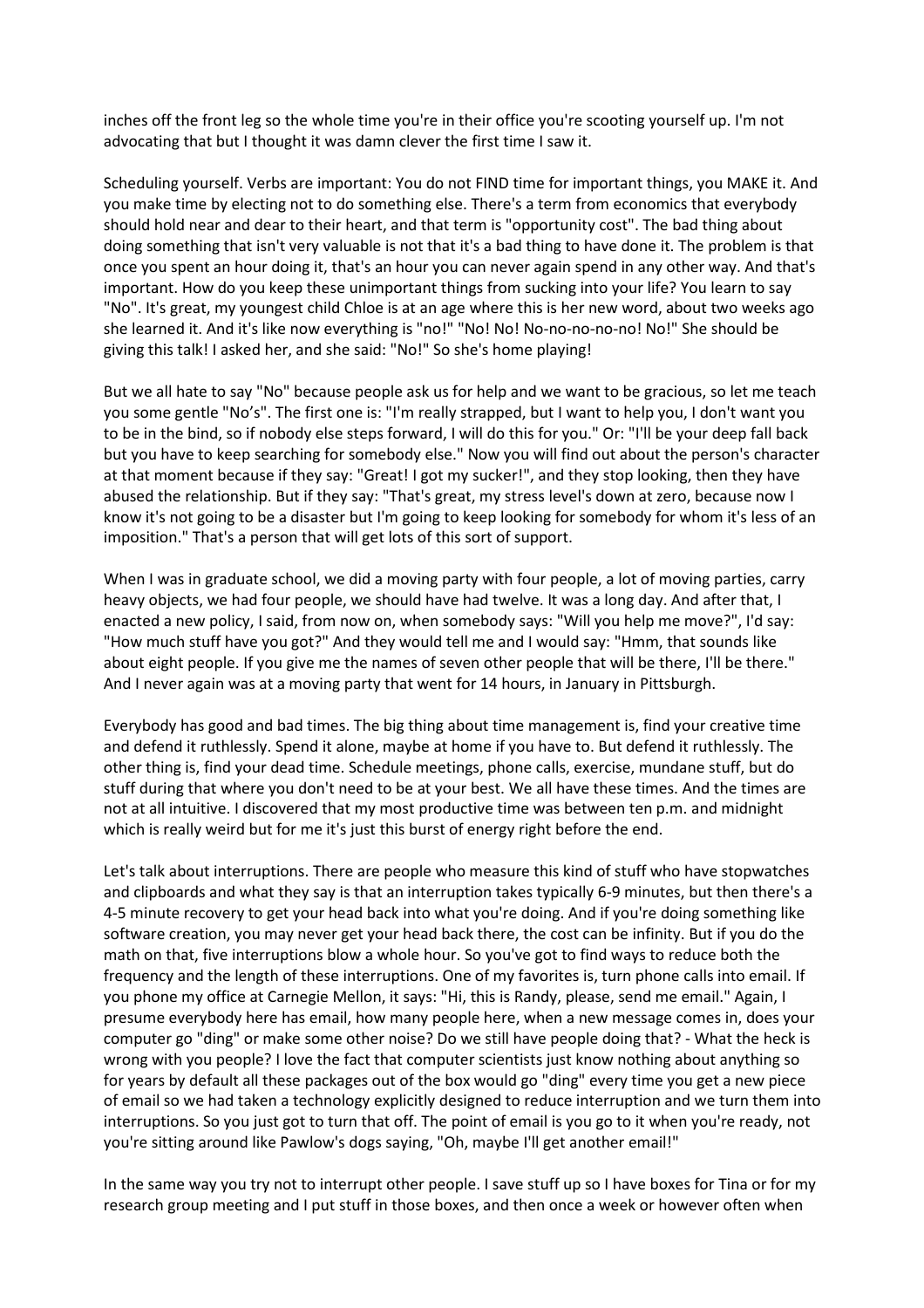the box gets full, I walk down the hall and I interrupt that person one time and say, "Here are the eight things I have for you."

How do you cut things short? Because people always want to spend more time than you want to spend. Where you can say, look, somebody interrupts you and says: "Got a few minutes?" and I say: "Well, I'm in the middle of something right now." That tells them: "I'm interrupting it, and I'm going to do it quickly, but I've got to get back to that." Or you can say: "I only have five minutes." The great thing about that is that later you have the privilege of extending that if you so choose. But when the five minutes are up then you say: "Well, I said at the beginning I'll have five minutes and I really have to go now." So it's a very socially played way to bound the amount of time on the interaction.

If somebody's in your office and they don't get it - now I'm not saying that as a computer scientist I have an inordinate amount of time or opportunity to interact with people with no social skills... But if you have someone in your office who is just not getting it, what you do is, you stand up, you walk to the door, you compliment them, for some reason this is a crucial part of the process, you thank them and you shake their hand. And if they still don't leave which is pretty much a guarantee that you're dealing with someone from my tribe, then you're in the doorway, you just keep going.

What I have found is that people don't like it when you look at your watch while you're talking with them, so what I do is, I put a clock on the wall right behind them so it's just off access from their eyes, and I can just glance over a little bit when I need to see what time it is. It's a very nice way to get me information without being rude to them.

Time journals. Time is the commodity, you better find out where your time is going. Monitor yourself and update it throughout the day. You can't wait till the end of the day and say: "What was I doing at 10:30?", because our memories aren't that good. So what you do - and I really hope that technology within another five years or so will be so good that the time journals can be created automatically or at least some facsimile of it, but until then what we do is, we monitor it ourselves.

This is what an empty time journal would look like. The details aren't important but the key thing is that, when you fill it in, you've got a bunch of categories and what I was doing, and you can do this very informally but you'll get a lot of real data about where your time went. And it's always very different. Anybody who has done monetary budgeting, you look at it and you go, "Wow, I didn't know I was spending that much on dry cleaning." Or restaurants or whatever. It's always a fascinating surprise. And you always spend more than you think. But with time budgets, you find out that the time is going wildly differently than you would have imagined. The best example of this I know is Turing Award winner Fred Brooks's time clocks. He's a brilliant computer scientist but he also has this great array of clocks in his office, and when you go in and talk to him, he says: "Is this meeting about research or teaching?" or whatever, and then he flips the appropriate switch and at the end of the week he knows exactly where his time went. The man is a genius!

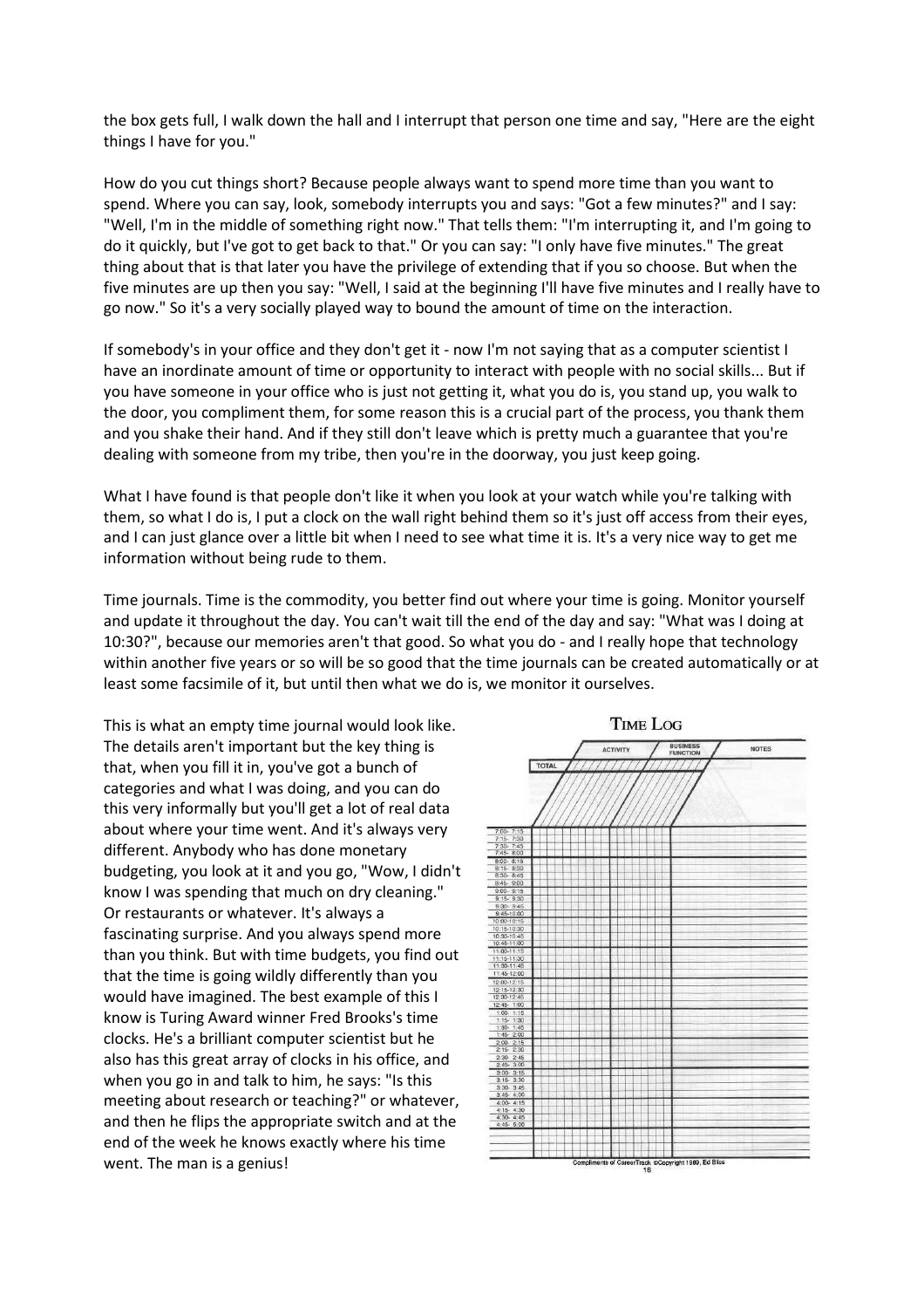When I meet with students, and this is I think just as appropriate for people in a workplace, I say: "What's your schedule?" You have a set of fixed meetings every week and what you have to do is, you have to look at those and identify the open blocks where you're going to waste time, and I can tell you you're going to waste time just by looking at it. [He shows a picture of a schedule.] So in this case you've got a class where... you've got a class at a certain point, and then you've got a gap until the next class so I've identified those here. And the gaps between classes that in this case last an hour or an hour and a half, this is just prime time to be wasted! So what I always told my students was, make up a fake class. The fake class is, go to one specific place in the library during that hour and when you're sitting there with just you in the library and your books, there's a pretty good chance you might actually study. Don't go and hang out with friends for an hour, just make that a fake class, make your own little study hall. It's a simple trick, but it's amazing how effective it is when somebody just explicitly does it.

When you've got your time journal data, what do you figure out from that? What am I doing that doesn't need to be done? What can someone else do? I love every day saying, what am I doing that I could delegate to somebody else? My sister is again laughing because she knows who that person was in our youth. What can I do more efficiently? And: How am I wasting other people's time? When you get good at time management you realize that it's a collaborative thing. I want to make everybody more efficient, it's not a selfish thing, it's not me against you, it's: How do we all collectively get more done? As you push on the time journal stuff you start to find that you don't make yourself more efficient at work so you become some sort of über-worker person, you become more efficient at work so you can leave at five and go home and be with the people that you love. People call this work-life balance. For the junior faculty, you may have heard of it in some sort of mythical sense but it is possible. I found that I worked less - I worked fewer hours after I got married and I got more done. And I was always fascinated in graduate school that the people who graduated fastest with their Ph.D.s were the people who had a spouse and kids. I said, how can that be? That's like a built-in boat anchor. You've got all these other demands on your time and I'm a single guy and I've got all the time in the world and that's the problem. I approach it like I've got all the time in the world so my time isn't precious. When you've got a spouse and little kids, your spouse is likely to say things to you like: "You better not be into that grad school more than 40 hours a week!", so when you come in, you're not sitting around playing computer games. Not that I ever did that! But when you come in, you're coming in and you're doing work and I found like most people that once I got married and had kids my whole view of time management really got - I mean, we were playing for real stakes now! Because now there are people whose lives are impacted if I'm spending too much time at work.

The other thing about time management that makes you really start to look through a crystalline lens and figure out what's important and what's not - I love this picture. [He shows a picture from a newspaper article.] I blanked out her name, but this says: Blahblahblah, this is a pregnant woman, and it says: "She is worrying about the effect on her unborn child from the sound of jackhammers." So they're doing construction and the people here are laughing because they can see that this woman who is so concerned about the jackhammers affecting her unborn child is holding a lit cigarette. You've got to get really good at saying, "I've got to focus my time and energy on the things that matter and not worry about the things that don't." Now I'm not a medical doctor and I don't play one on TV but I'm willing to bet that if I were the fetus I'd be saying, "Put the cigarette out, mom!! I can deal with the noise!!"

I want to tell you a little story about effective versus efficient. I actually was going to give this talk a couple of weeks ago, and I talked with Gabe about it, and we were going to come up here because as a surprise for my wife, her favorite musical group in the whole world is The Police and has been for a long, long time, a wonderful group, and so we said, hey, we're going to drive up to Charlottesville and see them and we actually got some tickets and I said, "Well honey, as long as we're up there, I promised Gabe a long time ago that I wanted to give my time management talk", and she said, okay, because it's about an three hour drive so it's very efficient to couple these two trips together. And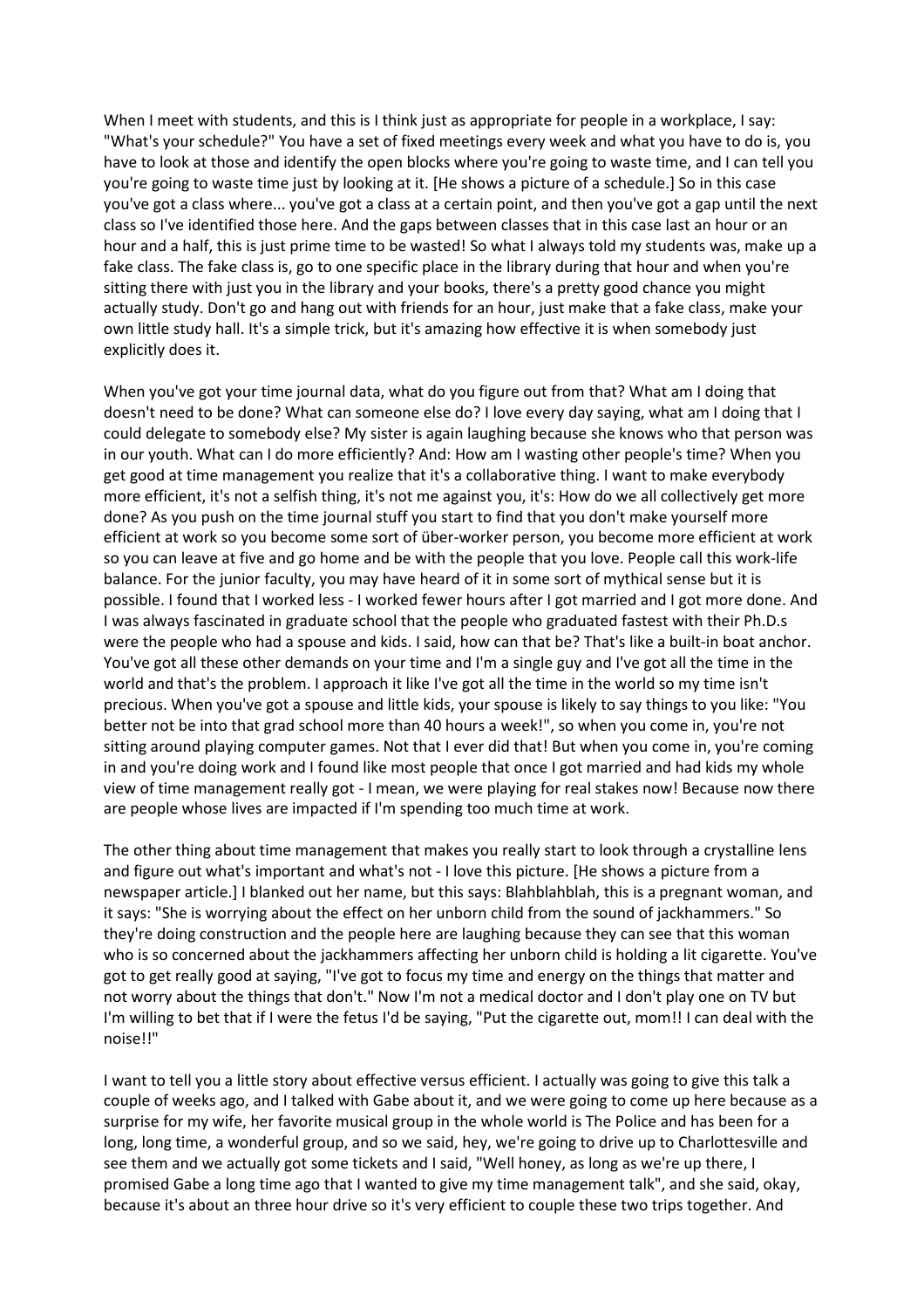about two days later she said: "You know, honey, I know how you are with talks. And before you give one for a couple of days, you start to obsess." As we talked through it, she said: "So we're going to go up in this couple's time away, we've gotten our sitter to watch the kids, and this couple's time away is going to be eaten up by you obsessing over preparing this talk." I thought about it, I said, "Okay, so obviously the right solution is, we should keep our couple's time our couple's time and we'll go up and see the concert we'll have our time together and I'll just schedule a different day and I'll go up on a one day trip and I'll do the talk!" And she said: "Wow, that was easy!" And that's right! Once you've framed



it in the right way, you say: "Yeah, the cost here is that I have to do the drive a second time." But it turns out I'm doing the drive with my nephew Christopher and we talk and my mom turned up, so the time wasn't even dead time so there is no loss at all. But the key thing was we said, it's not about efficiency, it's about effectiveness and best overall outcome. And of course one of the nice things was that we did get to the Police concert, and I really want to thank Gabe and Jim Aylor because we really went to the concert! And my wife was very happy. I'm the guy in the back, saying: "She's not paying any attention to me today!" But it was wonderful, and he is a charming gentleman in person, he is absolutely charming.

Let's talk about procrastination. There's an old saying: "Procrastination is the thief of time." Procrastination is hard and I have a little bit of an insight here for you: We don't usually procrastinate because we're lazy. Sometimes people rationalize their procrastination. They say: "Well, gee, if I wait long enough, maybe I won't have to do it." That's true. Sometimes you get lucky. Other people say: "Gee, if I start on it now, I'm just going to spend all the time on it. If I only give myself the last two days, I'll do it in two days because that's, the work expands to fill the time available, Parkinson's law." That's marginally true, but I think the key balance here is to understand that doing things at the last minute is really expensive. It's just much more expensive than doing it just before the last minute. So if you're doing something and you can still mail it through the U.S. mail, you've suddenly avoided the "oh my god, I've got to do the whole FedEx thing". Now I love FedEx. FedEx supports our whole universal habit of procrastination. But it also allows us to get stuff there when it really has to be there in a hurry, so that's a wonderful thing. But I think you have to realize that if you push things right up to the deadline, that's where all the stress comes from. Because now you can't reach people, if somebody is out of the office for just one day, your whole plan is upset, so you really have to work hard on this kind of stuff.

The other thing is that deadlines are really important. We're all essentially deadline-driven so if you have something that isn't due for a long time, make up a fake deadline and act like it's real. And that's wonderful because those are the deadlines, when push comes to shove, you can slip on by a couple of days and it's all right so they are less stressful.

If you are procrastinating, you've got to find some way to get back into your comfort zone. Identify why you are not enthusiastic. Whenever I procrastinate on something, there's always a deep psychological reason. Usually it's, I'm afraid of being embarrassed because I don't think I'll do it well, or I'm afraid I'm going to fail at it.

Sometimes it involves asking somebody for something. One of the most magical things I've learned in my life is that sometimes you just have to ask and wonderful things happen. But you just have to step out and do that. - I won the parent lottery, I have just wonderful parents. My dad unfortunately passed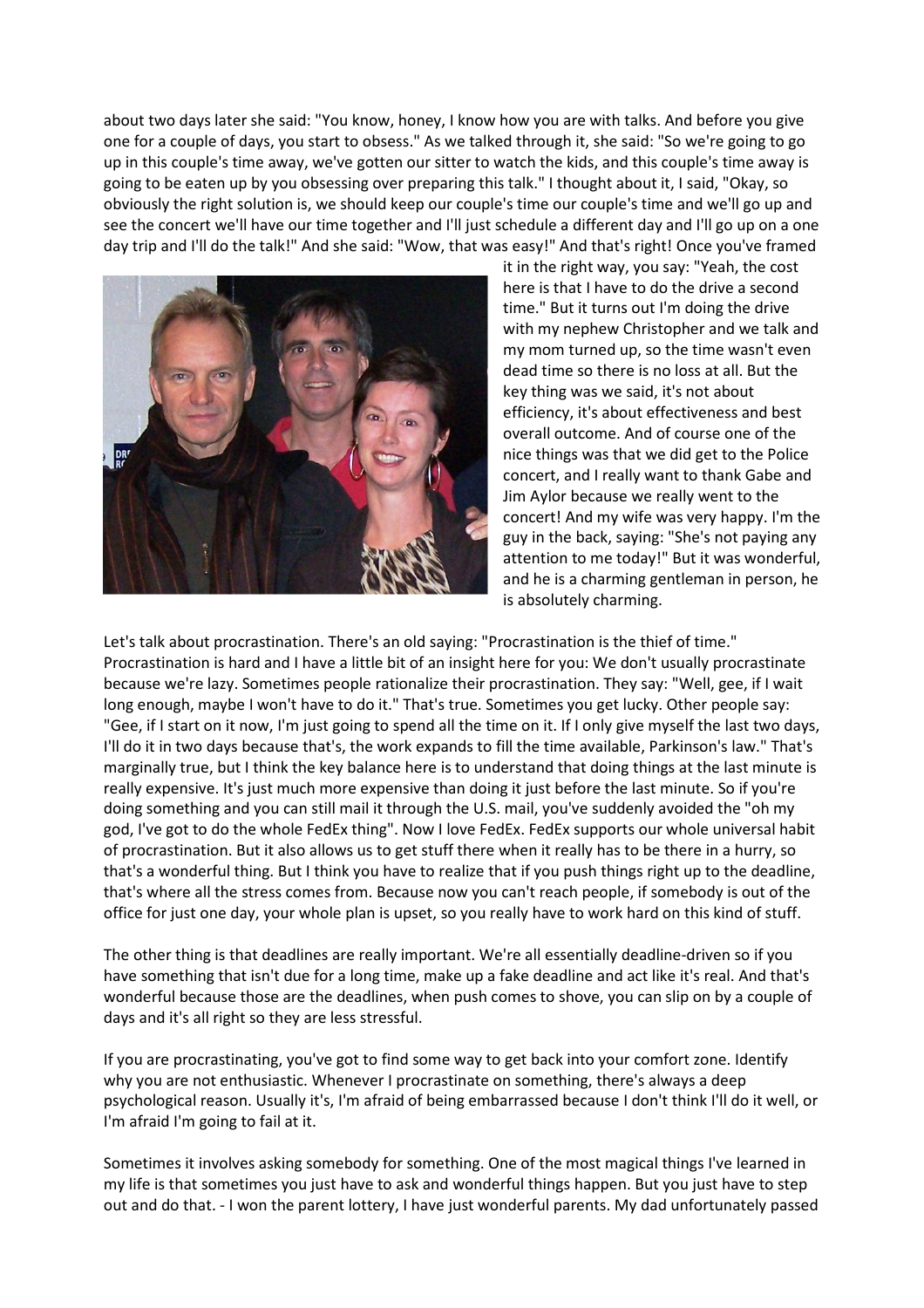away not too long ago. [He shows a picture of him and his dad and his son riding a monorail.] But this is one of my favorite photographs because my dad was such a smart guy, I could almost never surprise him or impress him because he was that good! But we were down at the family vacation at Disneyworld, and the monorails were going by and we're going to board the monorail and we noticed that in the front, up here in the cabin, I don't know if you can see it in this picture, but there's an engineer who drives the monorail and there are actually guests up there with him which is kind of unusual. My dad and I were talking about that and I knew, because I've done some consulting for Disney. My dad's saying: "Oh, they probably have to be special VIPs or something." I said: "Oh, there is a trick. There is a special way you get into that cabin." And he said: "Really? What is it?" I said: "I'll show you. Dylan, come with me." And Dylan, who's - the back of his head you can see there, we walk up and I whisper to Dylan: "Ask the man if we can ride in the front!" And we go to the attendant and the attendant says: "Yes, you can." And he opens the gate and my dad is just like... [stares with eyes and mouth open]! I said: "I told you there was a trick, I didn't say it was hard!" Sometimes all you have to do is ask. And it's that easy.

Let's talk about delegation. Nobody operates individually anymore and you can accomplish a lot more when you have help. However, most people delegate very poorly. They treat delegation as dumping. "I don't have time to do this, you take care of it." And then they micro-manage and it's just a disaster. The first thing if you're going to delegate something to a subordinate is, you grant them authority with responsibility. You don't tell somebody: "Go take care of this, but if you need to spend any money, you've got to come back to me for approval." That's not empowering them, that's telling them you don't trust them. If I trust you enough to do the work, I trust you enough to give you the resources and the budget and the time and whatever else you need to get it done. You give them the whole package.

The other thing is, delegate but always do the ugliest job yourself. So when we need to vacuum the lab before a demo, I bring in the vacuum cleaner and I vacuum it. Do the dirtiest job yourself so it's very clear that you're willing to still get the dirt on your hands. Treat your people well. People are the greatest resource, and if you are fortunate enough to have people who report to you, treat them with dignity and respect and to sound a little bit corny, the kind of love that they should have from someone who cares about them and their professional development. And for crying out loud, staff and secretaries are your life line! If you don't think you should treat them well because it's the decent thing to do, at least treat them well because if you don't, they will get you. And they will get you good and you will deserve it and I will applaud them.

My giving a talk with Alf Weaver in the audience - where is Alf? There he is. - that's like talking about surviving the Johnstown flood if Noah was in the audience. One of the things that Alf Weaver taught me is, whether it's to a colleague or to a subordinate, if you want to get something done, you cannot be vague, and he said: "You give somebody a specific thing to do, a specific date and time - "Thursday" is not a specific time. "Thursday at 3:22" gets somebody's attention. And you give them a specific penalty or reward that will happen if that deadline for that thing is not met", and then he paused, and he said: "And remember, the penalty or the reward has to be for them, not you!" - "I will be screwed over if you don't meet that deadline!" [ironically:] "Oh, bummer." This is an important point to not get wrong.

Challenge people. I've been told that one of the tricks is, you delegate until they complain. I don't know about until they complain, but what I've found is that underdelegation is a problem. People are usually yearning for the opportunity to do more, they want to be challenged, they want to prove to you and themselves they can be more capable so let them.

Communication has to be clear. So many times people get upset with their bosses because there's a misunderstanding. And particularly in a time of email, it's so easy to communicate via email. Even if you've had a face-to-face conversation, send a two-line email just to be specific afterwards. And it's not we're trying to be all lawyer-like, it's just that as judge Wapner said: "Get it in writing!", if you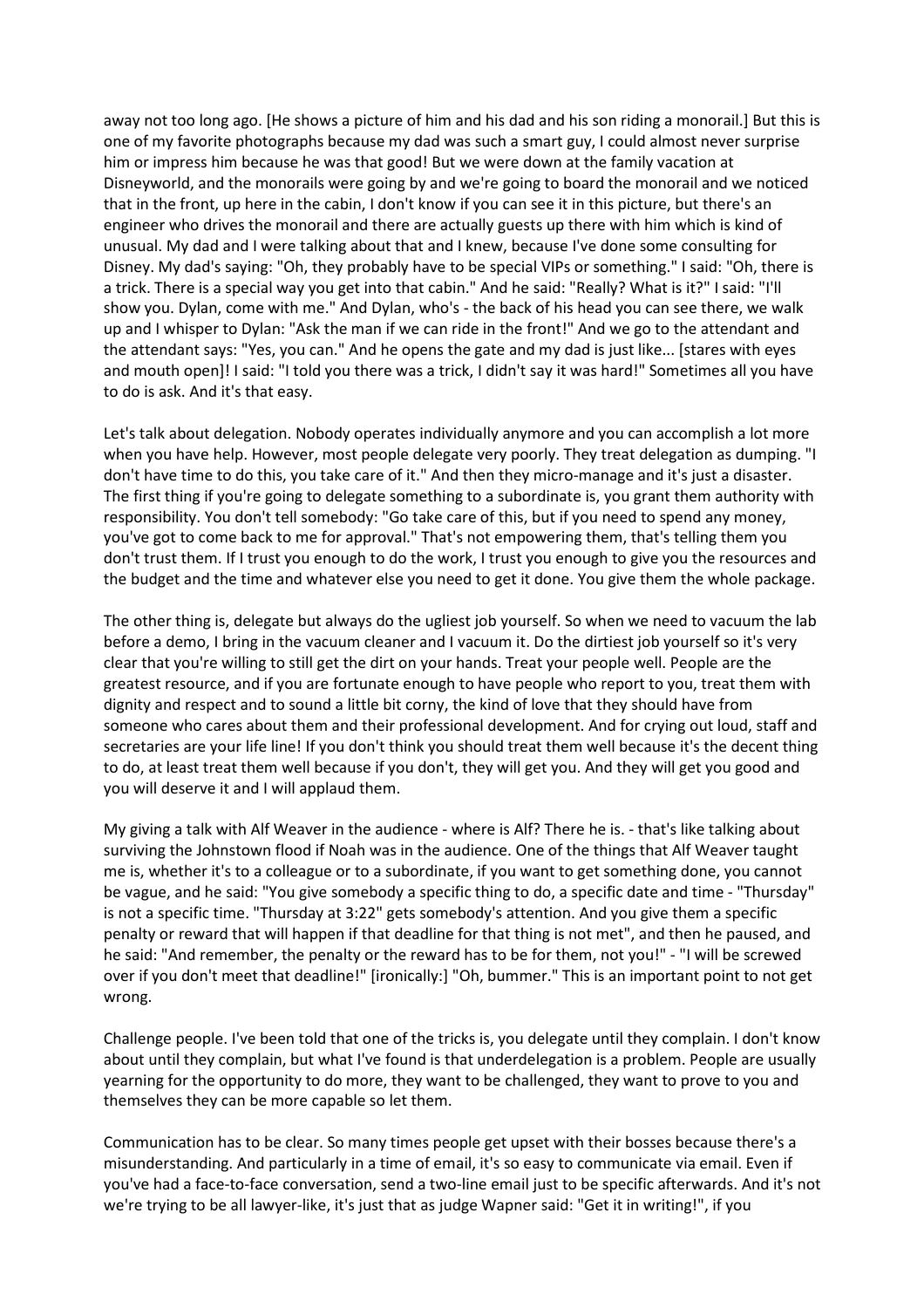remember the People's Court, and judge Wapner said: "If there isn't a problem, it's not a problem, it didn't take you much time, but if there ever is a problem, well - wait a second, there won't be a problem, because there is a written record." And that's the magic. There won't be a confusion because you can't disagree about the written word.

Don't give people how you want them do it, tell them what you want them to do. Give them objectives, not procedures. Let them surprise you with a way of solving a problem you would never have imagined. Sometimes those solutions are mind-blowing. Good or bad. But they're really much more fun than just having them do it the way you would have done it. And you know what, if you're at an university, your job should be to have people smarter than you, i.e. your students, and they will come up with stuff you would never have thought of.

The other thing is, tell people the relative importance of each task. Some people say: "My boss is an ogre, they gave me five things to do!" I'm like: "Oh, did they tell you which one was the most important?" - "Oh, yeah. I guess I could ask that." Knowing that, if you have five things, which are the ones to get done is really important because if you're flying blind, you've got a 20 percent chance of getting them done in the right order.

Delegation can never be done too young. Does everyone see the difference in the two pictures? [He shows two pictures of him and his daughter sitting in a chair, in one he is holding her milk bottle, in the other one she is holding the bottle herself.] This is my daughter Chloe, I love her to death, but I want her to grow up to be a wonderful person, and I know, the sooner she holds her own bottle, the better.

Sociology. Beware upward delegation. Sometimes you try to delegate and people try to hand it back to you. One of the best things I ever saw was someone who had a secretary trying to say, "I can't do this, you'll have to take it back", and he just put his hands behind his back and took a step backwards. Then he waited. And then eventually the secretary said: "Or maybe I could find this other solution." And he said: "That's wonderful! I'm so proud you thought of that." It was just an elegant gesture.

Reinforce behavior you want be repeated. One of my favorite stories in the One Minute Manager is, he talks about, did you ever wonder about how they got the killer whales to jump through the hoop? If they did it like modern American office managers, they would yell at the killer whale: "Jump through the hoop!" And every time the killer whale didn't jump through the hoop they'd hit it with a stick. This is how we train people in the office place. Read the book if you want to see how they actually do it because I'm curious. I know now. But it's really cool how they get them to do it.

Reinforce behavior you want repeated. When people do things that you like, praise them and thank them. That's worth more than any amount of monetary reward or a little plaque. People really like to just be told straight up: "Thank you, I really appreciate that you did a good job." The other thing is that if you don't want things delegated back up to you, don't learn how to do them! I take great pride, I don't know how to run photocopiers and fax machines, and I am not going to learn it. That's certainly not how I'm going to spend my remaining time.

Meetings. The average executive spends more than 40 percent of his or her time in a meeting. My advice is, when you have a meeting, lock the door, unplug the phone and take everybody's BlackBerrys. Because if it's worth our time, it's worth our time. If it's not worth our time, it's not worth our time but I don't have any interest in being in a room with six people who are all half there. Because that's very inefficient.

I don't think meetings should ever last more than an hour with very rare exception. And I think there should be an agenda. I got into a great habit a couple of years ago when I just started saying: "If there's no agenda, I won't attend." The great thing about that is, whoever called the meeting had to actually think before they showed up about why we were supposed to be there because otherwise it's like: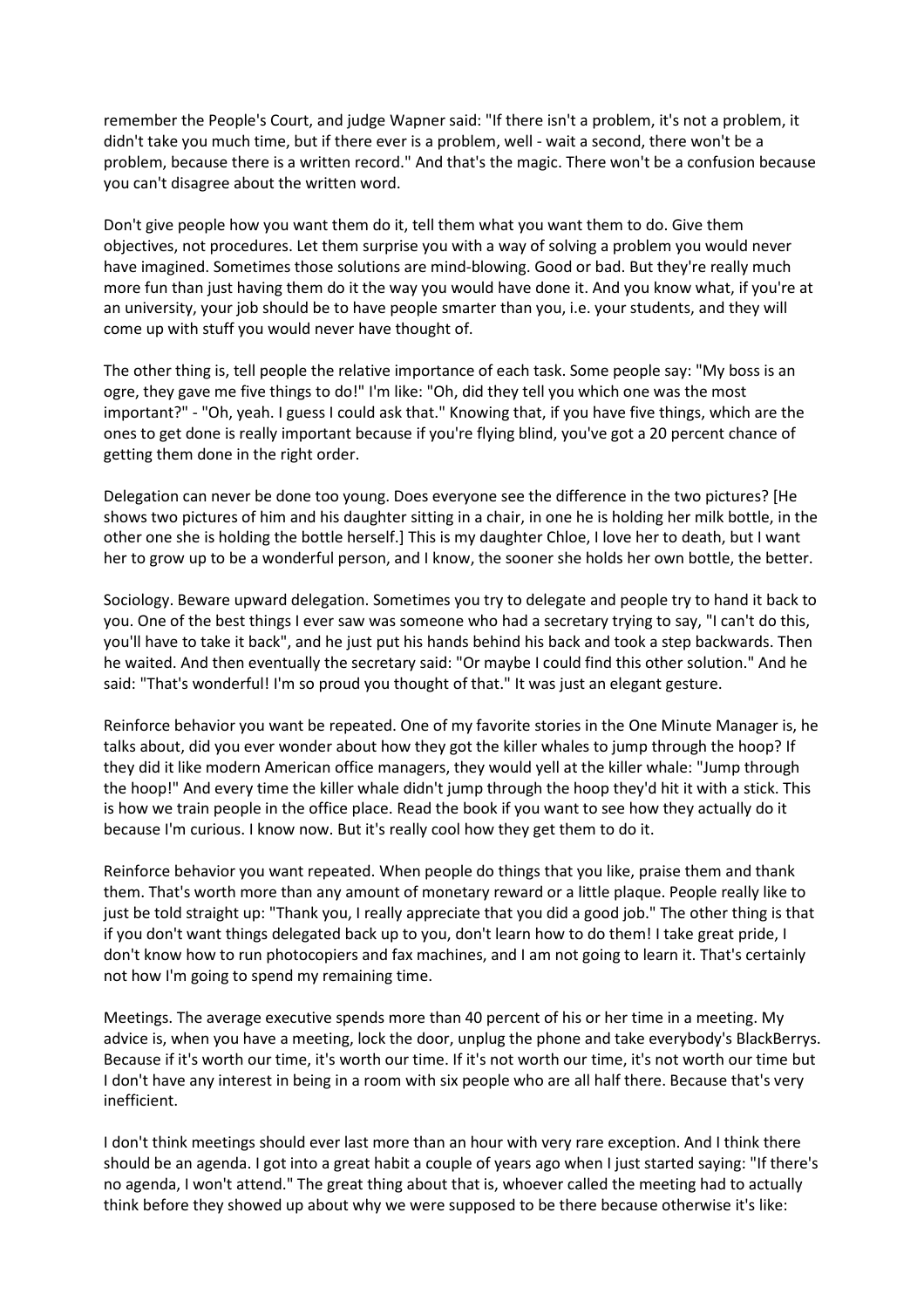"Why are we here?" - "Because we're having a meeting. It's on all of our calendars." It's just a classic Dilbert moment.

Most important thing about meetings, and again, this comes from the One Minute Manager, oneminute-minutes. At the end of the meeting somebody has to have been assigned to inscribe, and they write down in one minute or less what decisions got made and who is responsible for what by when and to email it out to everybody because if you don't do that, you have your next weekly meeting next week, and you're all sitting around going like, "Who was going to do this?" It's very inefficient. And it's so fast, you just do these one-minute-minutes.

Let's talk about technology. I'm a computer scientist, so they say: "Which gadget will make me more time-efficient?" And I don't have any answer for that, it's all idiosyncratic, but I will tell you that my favorite comment about technology comes from a janitor at the University of Central Florida who said: "Computers are faster, they just take longer." That's Zen right there. That's another way of saying, only use technology that's worth it and worth it is, in the end, did it make me more efficient? That depends on how you work and we're all different. Remember that technology is getting insane, I walked into McDonald's and I ordered Happy Meal number two and they said: "Would you like a cell phone with that?" I went to the grocery store to buy 16 slices of American cheese and you get Grolier's Encyclopedia so with 16 slices of cheese you get all of men's knowledge for free! That's just spooky scary!

Remember that technology really has to be something that makes your life better, you guys may have seen this, I just find it very humorous. [He shows a video clip of a guy angrily smashing his PC keyboard against the monitor.] Only use technology that helps you!

I find that technology is good if it allows you to do things in a new way. Just doing the same things a little bit faster with technology is nice but when technology changes the workflow... So I was carving pumpkins a few years ago and [shows some pictures of him and his friends carving pumpkins] this is F.M., a good friend of mine, and if you can see it, down by her right knee is a pattern and you lay this pattern over the pumpkin, and you get this little special carving knife, and you can instead of these amateurish pumpkins like I made, you get this "howling at the moon", and her husband Jeff and I thought this was really cool but in sign of a reactionary burning man kind of a moment we grabbed our power drills and we carved our pumpkins that way! Use technology if it changes the way you do things because - believe me, the results of a power drill, you get these little - oh, it's just gorgeous.

Let's talk briefly about email because email is such a large part of all our lives. First off, don't ever delete any of it. Save all of it. I started doing this ten years ago. An interesting thing is that all the historians talk about, "Oh, it's such a shame we don't have people keeping diaries, we don't know what their days are like", and I'm like: "You fools!" We have just entered a society circa about ten years ago and I'm a living example of it. Every piece of my correspondence is not only saved, it's searchable. If I were a person of merit, a historian - which is a big stretch, a historian could actually look at my patterns of communication much better than the most compulsive diary writer. Now we could talk about whether or not I am being introspective, that's about content, but in terms of quantity it's great, and of course you can save your email and you can search it, and that's just wonderful because you can pull back stuff from five years ago. So never delete your email.

Here's a big email trick. If you want to get something done, do not send the email to five people. "Hey, could somebody take care of this?" Everyone of these five recipients is thinking one and only one thing: "I deleted it first!" - "The other four people will take care of this, I don't have to." So you send it to one and only one person. But if you really want it to be done, send it to somebody who can do it, tell them, watch again, Alf Weaver: specific things, specific time, and the penalty can be more subtle like you just CC their boss.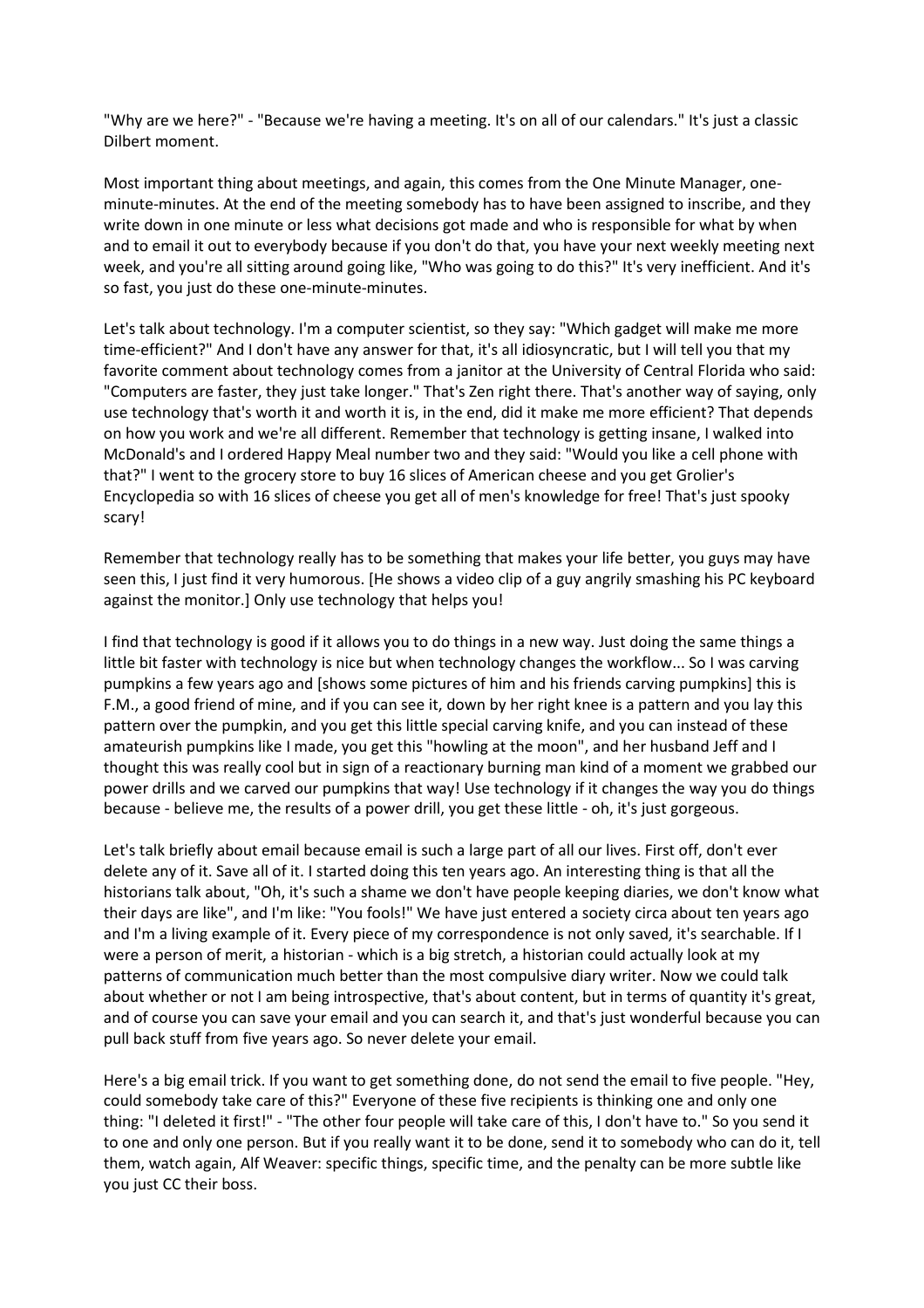And the other thing - I had this conversation with every student in my entire career because they send email and then they just wait for the person to respond. And I say: "If the person has not responded within 48 hours, it's okay to nag them, and the reason it's okay to nag them: Because if they have not responded within 48 hours, the chance that they are ever going to respond is zero." Maybe not zero. Maybe that small. But in my experience, if people don't respond to you within 48 hours, you'll probably never hear from them so you just start nagging them.

Let's talk about the care and feeding of bosses. There's a phrase: Managing from beneath. Because we all know that all bosses are idiots. That's certainly the expression, the sense I've gotten from everybody who has a boss. When you have a boss, write things down, do that clear communication thing. Ask them: "When is our next meeting? What do you want me to have done by then?" So you've got sort of a contract. "Who can I turn to for help besides you because I don't want to bother you?" And remember, your boss wants a result, not an excuse.

General advice on vacations. Phone callers should get two options: The first one is - the first option is: "Contact John Smith, not me, I'm out of the office, this person can help you now if it's urgent." Or: "Call back when I'm back." Why? Because you don't want to come back to a long sequence of phone messages saying: "Randy, can you help me get care of this?", and you call them back, and you've been on vacation for a week, they already solved it.

The other thing is that it's not a vacation if you're reading email. Trust me on that. It's not a vacation if you're reading email. I can stay in my house all weekend and not read email, and it's a vacation. But if I go to Hawaii and I've got a blackberry, I'm not on vacation. And I know this, when I got married, my wife and I got married, and we left our reception in a hot air balloon, which did not have wireless on it, and dean Jim Morris at the time - we took a month long honeymoon which was great but not really long enough - and I said: "I'm not going to be reachable for a month." And Jim said: "That's not acceptable." I said: "What do you mean, it's not acceptable?" He said: "Well, I pay you. So, that's the "not acceptable" part." And I said: "Okay. So there has to be a way to reach me?" He said yes. And I said okay. So if you called my office there would be a phone answering machine message that said: "Hi, this is Randy, I'm on vacation. I really took 39 to get married. And so we're going for a month. And I hope you don't have a problem with that. But apparently, my boss does so he says, I have to be reachable. So here's how you can reach me. My wife's parents live in blahblahblah town. Here is their names, if you call directory assistance, you can get their number. And if you can convince my new inlaws that your emergency merits interrupting their only daughter's honeymoon, they have our number."

Here's some more of my most important advice, we close with some of the best stuff: Kill your television. People who study this say the average American watches 28 hours of television a week. That's almost three quarters of a full time job. So if you really want to have time back in your life, you don't have to kill your television, but just unplug it and put it in the closet and put a blanket over it. See how long it takes you to get the shakes.

Turn money into time, especially junior faculty members or other people who have young children. This is the time to throw money at the problem. Hire somebody else to mow your lawn, do whatever you need to do but exchange money for time at every opportunity when you have very young children because you just don't have enough time, it's just too hard.

The other thing is, eat and sleep and exercise above all else! You always have time to sleep. Because if you get sleep deprived, everything falls apart.

Other general advice: Never break a promise, but renegotiate them if need be. If you've said: "I have this done by Tuesday at noon", you can call the person on Friday and say, "I'm still go to my word but I'm really jacked up and I'm going to have to stay and work over the weekend to meet that Tuesday